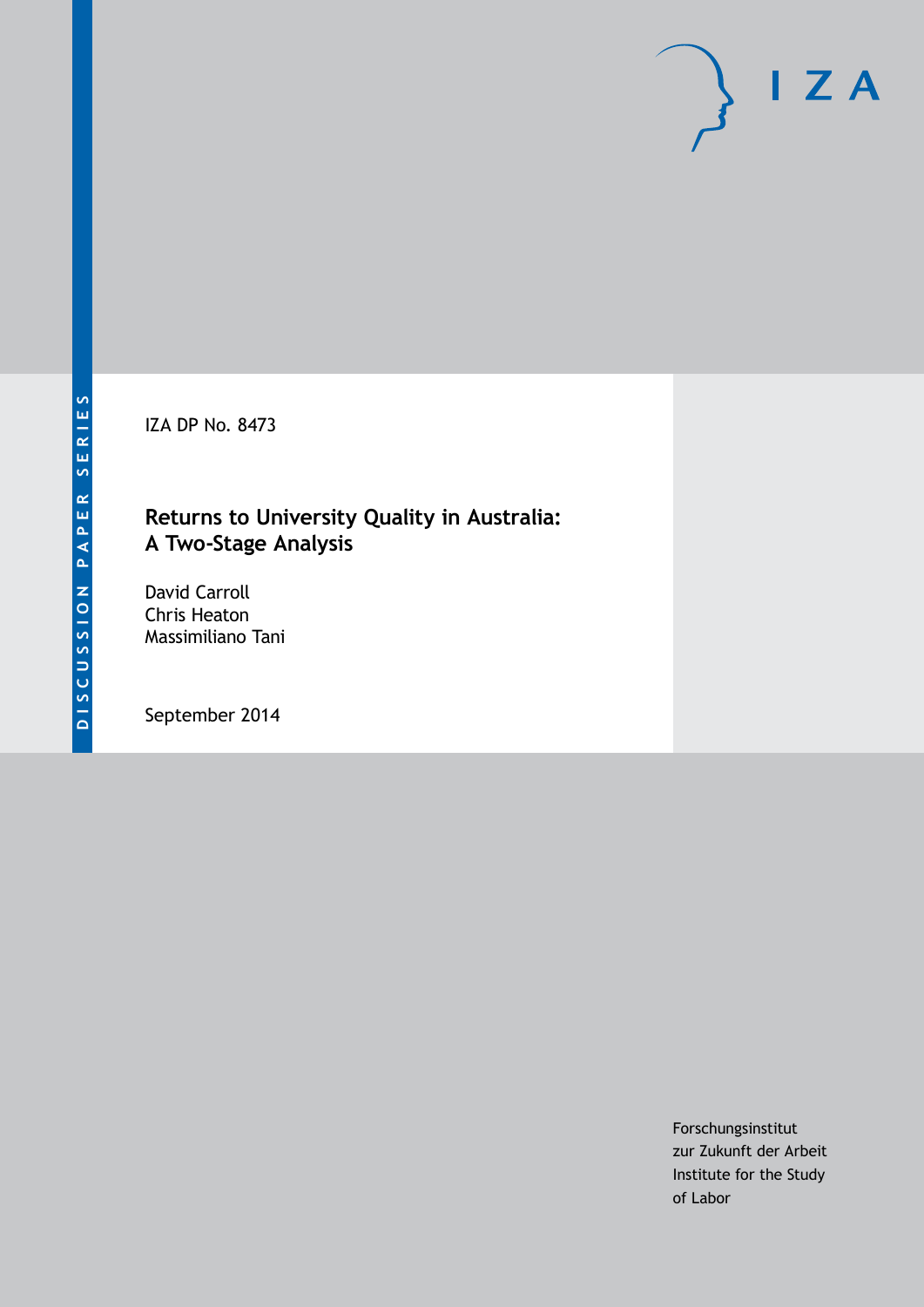# **Returns to University Quality in Australia: A Two-Stage Analysis**

### **David Carroll**

*UNSW Canberra*

### **Chris Heaton**

*Macquarie University*

### **Massimiliano Tani**

*UNSW Canberra and IZA*

Discussion Paper No. 8473 September 2014

IZA

P.O. Box 7240 53072 Bonn Germany

Phone: +49-228-3894-0 Fax: +49-228-3894-180 E-mail: [iza@iza.org](mailto:iza@iza.org)

Any opinions expressed here are those of the author(s) and not those of IZA. Research published in this series may include views on policy, but the institute itself takes no institutional policy positions. The IZA research network is committed to the IZA Guiding Principles of Research Integrity.

The Institute for the Study of Labor (IZA) in Bonn is a local and virtual international research center and a place of communication between science, politics and business. IZA is an independent nonprofit organization supported by Deutsche Post Foundation. The center is associated with the University of Bonn and offers a stimulating research environment through its international network, workshops and conferences, data service, project support, research visits and doctoral program. IZA engages in (i) original and internationally competitive research in all fields of labor economics, (ii) development of policy concepts, and (iii) dissemination of research results and concepts to the interested public.

IZA Discussion Papers often represent preliminary work and are circulated to encourage discussion. Citation of such a paper should account for its provisional character. A revised version may be available directly from the author.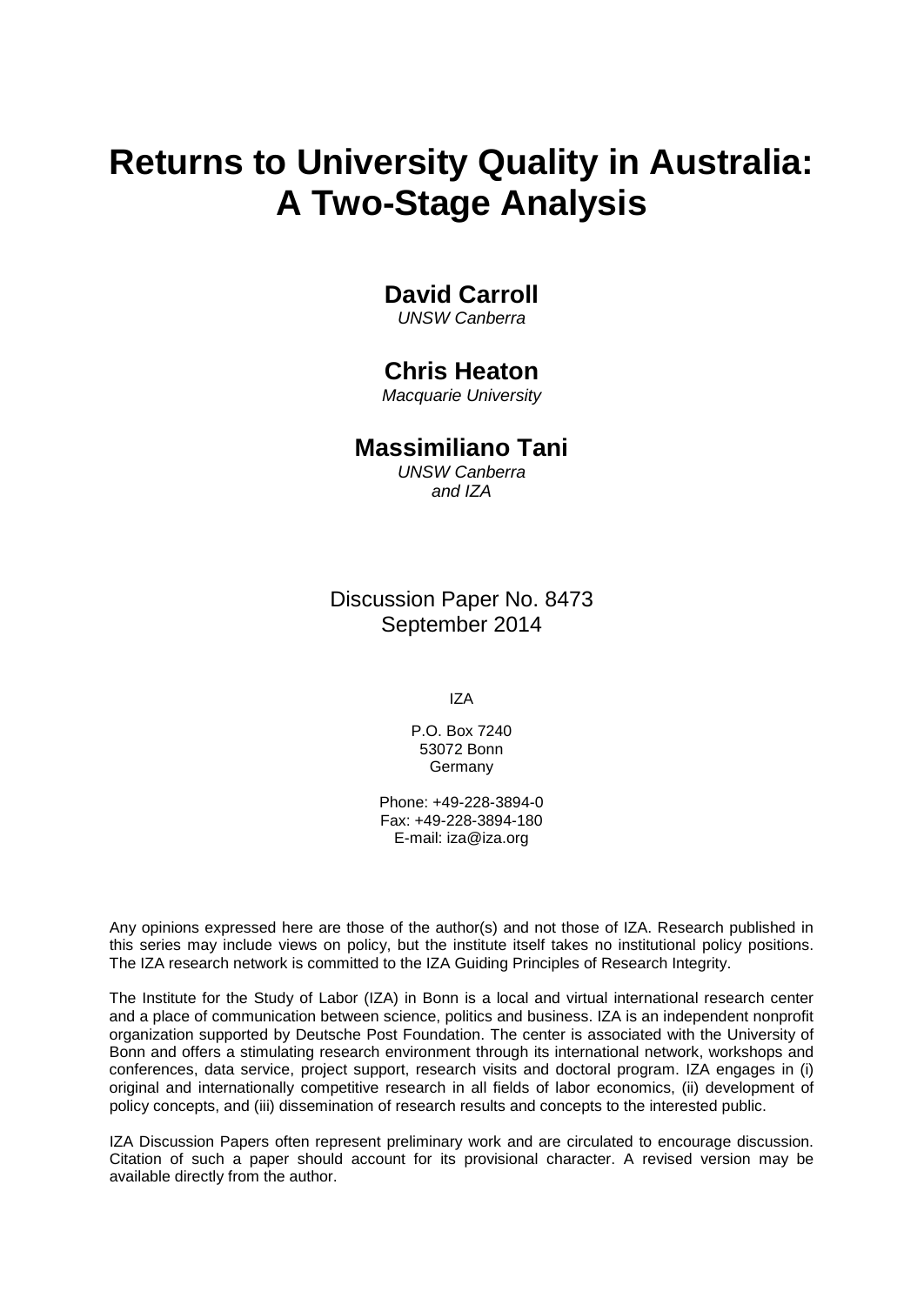IZA Discussion Paper No. 8473 September 2014

# **ABSTRACT**

# **Returns to University Quality in Australia: A Two-Stage Analysis**

This study investigates the relationship between university quality and graduate starting salaries using pooled Australian data from the Graduate Destination survey and a two-stage estimation methodology. The results suggest that average starting salaries for young undergraduates differ significantly across universities after controlling for relevant confounding factors, though the range of university effects is fairly small in relation to other salary determinants, particularly course area. The results are robust to alternative specifications and suggest that employers generally do not place salary premia on attending a high-quality or prestigious university, at least upon workforce entry.

JEL Classification: A22, I23, J24

Keywords: human capital, returns to education, university choice

Corresponding author:

Massimiliano Tani School of Business UNSW Canberra PO Box 7916 Canberra BC 2610 Australia E-mail: [m.tani@adfa.edu.au](mailto:m.tani@adfa.edu.au)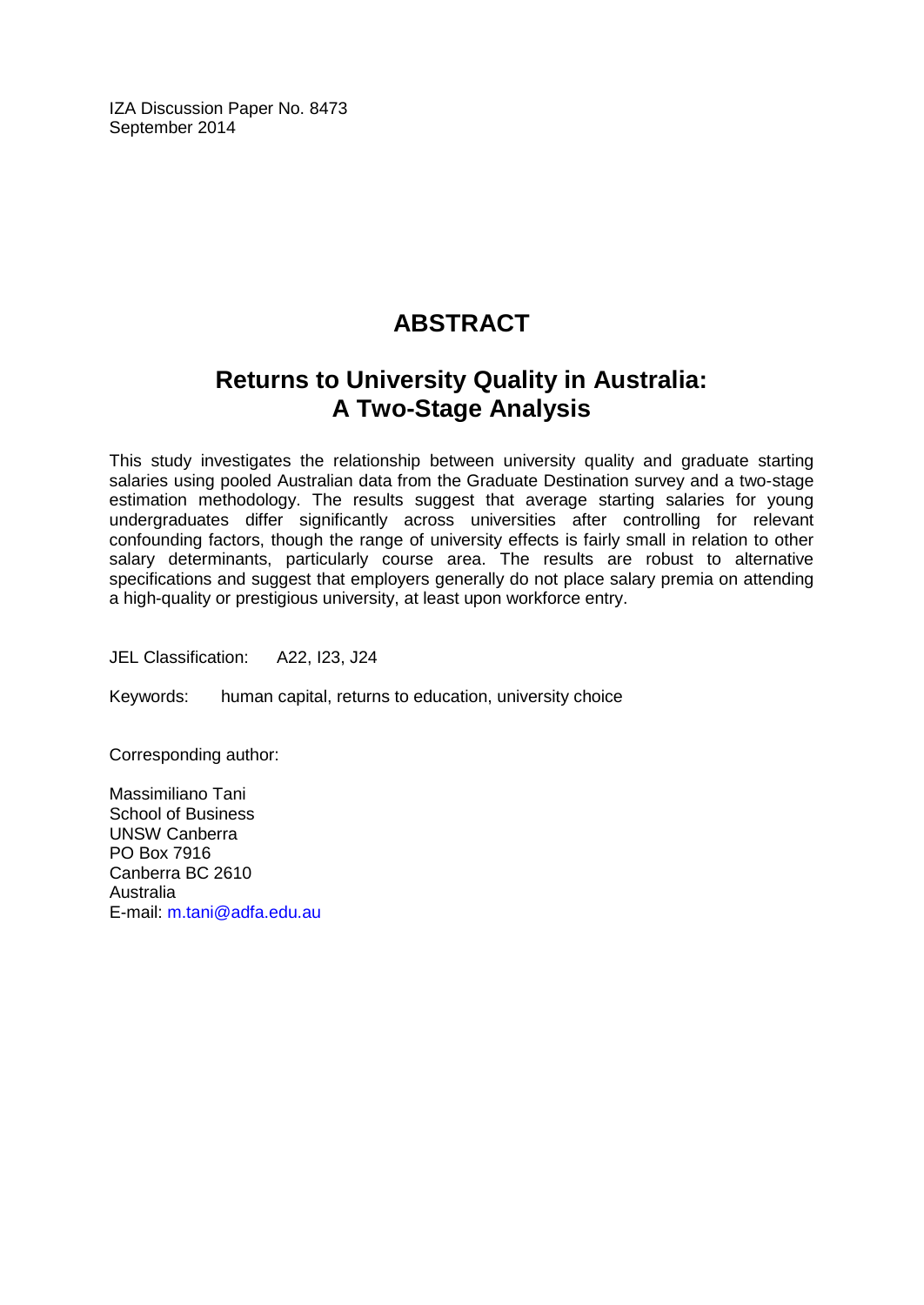#### **1. Introduction**

Over the past two decades, universities in a number of English-speaking countries like Australia, Ireland, the United Kingdom and New Zealand have faced increased government pressure on raising their teaching and research quality standards. This pressure has taken the form of financial incentives for achieving desired educational targets, to which universities have responded by recruiting established or promising researchers, and implementing activities to manage and enhance teaching performance, such as extra training for academics and well defined course criteria against which students can form and evaluate their expectations.

Despite these initiatives, little research exists about the nexus between the 'quality' of the tertiary institution one graduates from and the earnings, or job quality, obtained in the labour market upon graduation. Theories of human capital formation purport the existence of a positive relationship between institutional quality and labour market outcomes as a result of superior human capital accumulation, signalling of ability, or their combined effect (e.g. Rumberger & Thomas, 1993; Brewer, Eide & Ehrenberg, 1999; Monks, 2000; Dale & Krueger, 2002; Long, 2008). If empirically supported, this hypothesis justifies the existence of differential undergraduate fees across universities, as progressively introduced in the United Kingdom and Australia.

One major obstacle to empirical analysis in this topic is the common lack of data matching several individuals with the characteristics of the educational institution attended. Typically the dependent variable is binary (e.g. high/low quality) to overcome the small number of cases in each institution. The limited literature generally finds very small or no positive earning premia associated with better quality or more prestigious universities, implying that earning differentials are effectively determined by course area and individual performance (e.g. McGuinness, 2003; Betts, Ferrall & Finnie, 2007; Birch, Li & Miller, 2009).

This paper overcomes the small-data limitation as well as the selectivity affecting university choice thanks to a large pooled data sample sourced from the Graduate Destination Survey (GDS). This survey collects information on graduates across all Australian universities. Using a two-stage estimation methodology, the empirical analysis tests whether the starting salaries of young Australian bachelor degree graduates differ on the basis of the university attended, *coeteris paribus*, and whether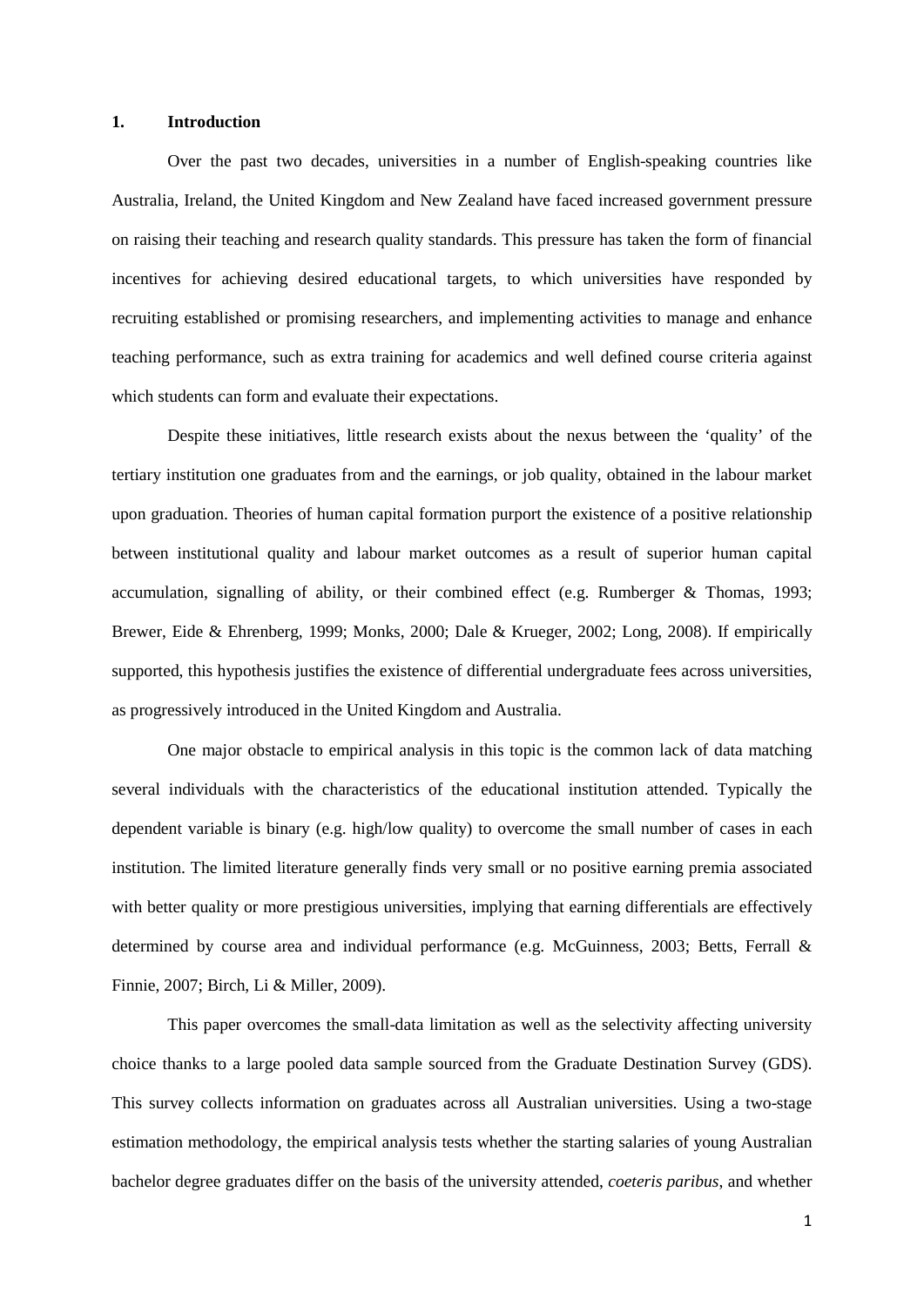any differences in their returns to education are associated with institutional characteristics commonly associated with quality, such as the staff to student ratio and the proportion of faculty holding a PhD.

This study contributes to the literature on two fronts. First, it applies a novel approach for dealing with the potential non-random selection of students of different ability levels into universities exploiting the cut-off scores of the Australian Tertiary Admissions Rank (ATAR), which determines their admission. Second, in addition to estimating the returns to attending specific universities, it attempts to explain these differences in returns empirically on the basis of widely accepted measures of university quality.

The results show that estimated returns do vary significantly across universities, but the range of the effects is 12 percentage points (p.p.) after controlling for exogenous personal and enrolment characteristics, compared with 61 p.p. across course areas. There are only few significant differences at the top and bottom of the distribution of 35 tertiary institutions relative to the middle, and these do not appear to be particularly strong. A one standard deviation increase in university quality is associated with an increase of 0.19 p.p. in the estimated university-specific wage premium.

These results suggest that the provision of human capital accumulation is relatively consistent across Australia's public universities, as found in other countries, and suggests that universities have little justification in raising their tuition fees relative to others solely on the basis of quality differences.

The rest of this paper is organised as follows. Section 2 presents a brief literature review and outlines our contribution. Section 3 describes the data and variables used in our analysis. Section 4 describes our two-stage estimation methodology. Results are presented and discussed in Section 5. Conclusions and implications are presented in Section 6.

#### **2. Literature**

<span id="page-4-0"></span>In the vast literature estimating the returns to attending a high-quality college or university, "quality" has been measured in numerous ways. These include selectivity in admissions (e.g. Brewer et al, 1999; Monks, 2000; Thomas & Zhang, 2005), institution type (e.g. Monks, 2000; Birch et al., 2009), reputation (e.g. Milla, 2012), and various institution-level inputs, such as staff to student ratios, mean faculty salaries, and expenditures per student (e.g. Black & Smith, 2006; Betts et al., 2007;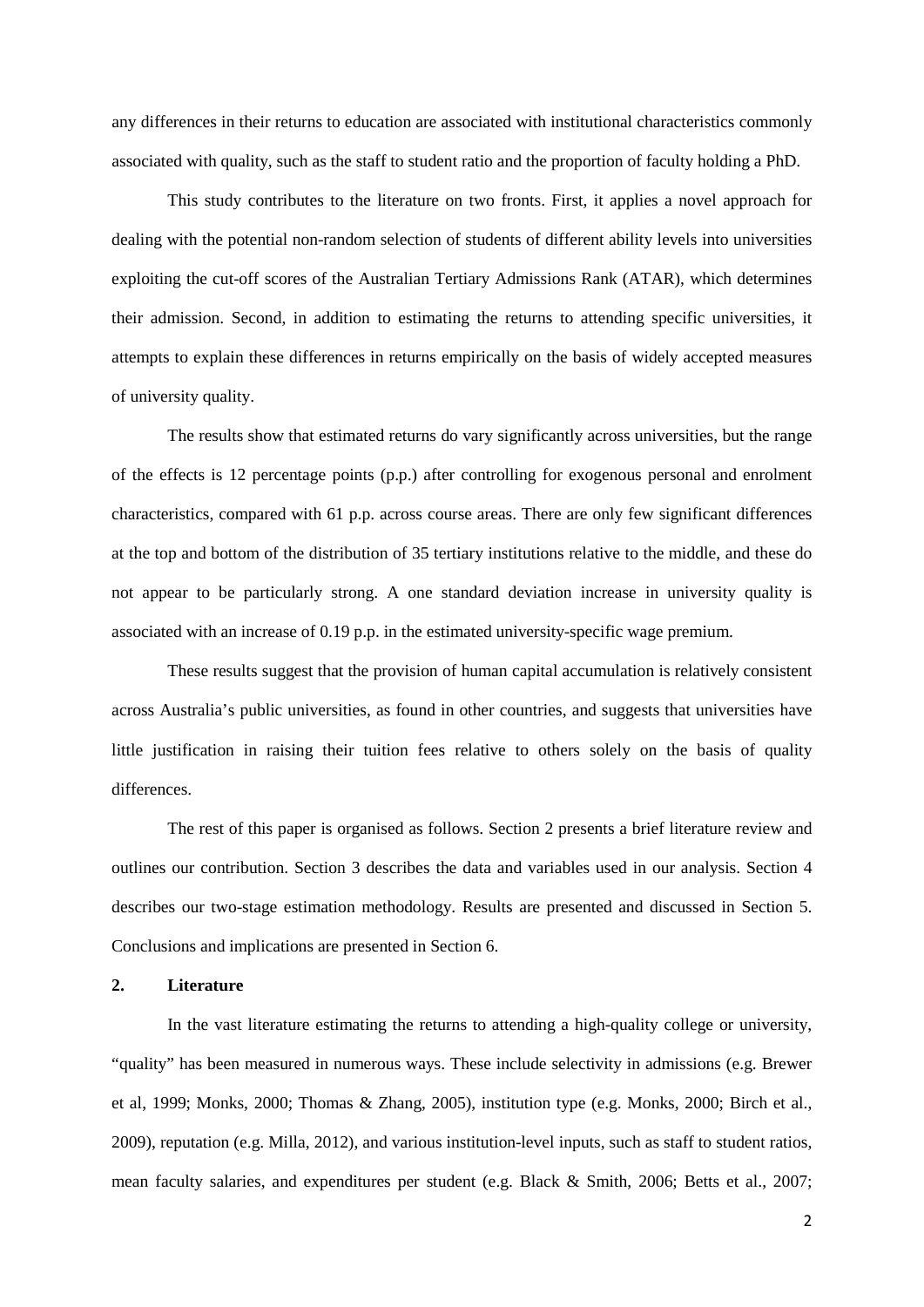Long, 2008). Black and Smith (2006) use factor analysis to combine correlated institution-level inputs into a single, and intuitively more reliable, measure of latent college quality. In spite of these differences in measurement, most studies find that graduating from a high-quality institution is associated with increased post-completion earnings, but the magnitude of the estimated effect ranges from negligible to large (for a survey see Brand and Halaby, 2003).

From a theoretical perspective, there are two main reasons why institutional quality may influence graduates' earnings. Under a human capital interpretation (Becker, 1964), institutions may facilitate the production of human capital at different rates. If institutional factors such as class sizes and faculty qualifications are important in the human capital production function, then graduates of "better" institutions (those with most favourable ratios) should be paid a premium due to their enhanced productivity relative to their peers.

Under a signalling interpretation (Spence, 1973), employers, believing that attending a prestigious university is correlated with productivity, will pay a premium to graduates from these institutions, especially when institutional quality is more visible to employers than individual productivity, such as in the case of recent graduates with limited work histories. These two explanations are not necessarily mutually exclusive. In either case, as noted by Monks (2000), individuals seeking to maximise the net present value of their lifetime wealth should attempt to enrol in an institution whose graduates earn higher wages.

Establishing a causal relationship between institutional quality and earnings is difficult and problematic due to selection on the part of both the student and the institution (Long, 2008). As a result, students admitted to high-quality institutions may possess different characteristics to those admitted to lower-quality ones. If these characteristics are positively correlated with earnings, the premium associated with attending a high-quality institution will be overstated. To address this selection problem, most studies rely on what Heckman and Robb (1985, p. 243) refer to as "selection on observables", whereby variables typically associated with selection bias, such as test scores and family socioeconomic background, are entered as covariates in an earnings model (e.g. Rumberger & Thomas, 1993; Holmlund, 2009; Monks, 2000; Chevalier & Conlon, 2003; Thomas & Zhang, 2005; Birch et al., 2009). Monks (2000), for example, uses Armed Forces Qualifications Test scores as a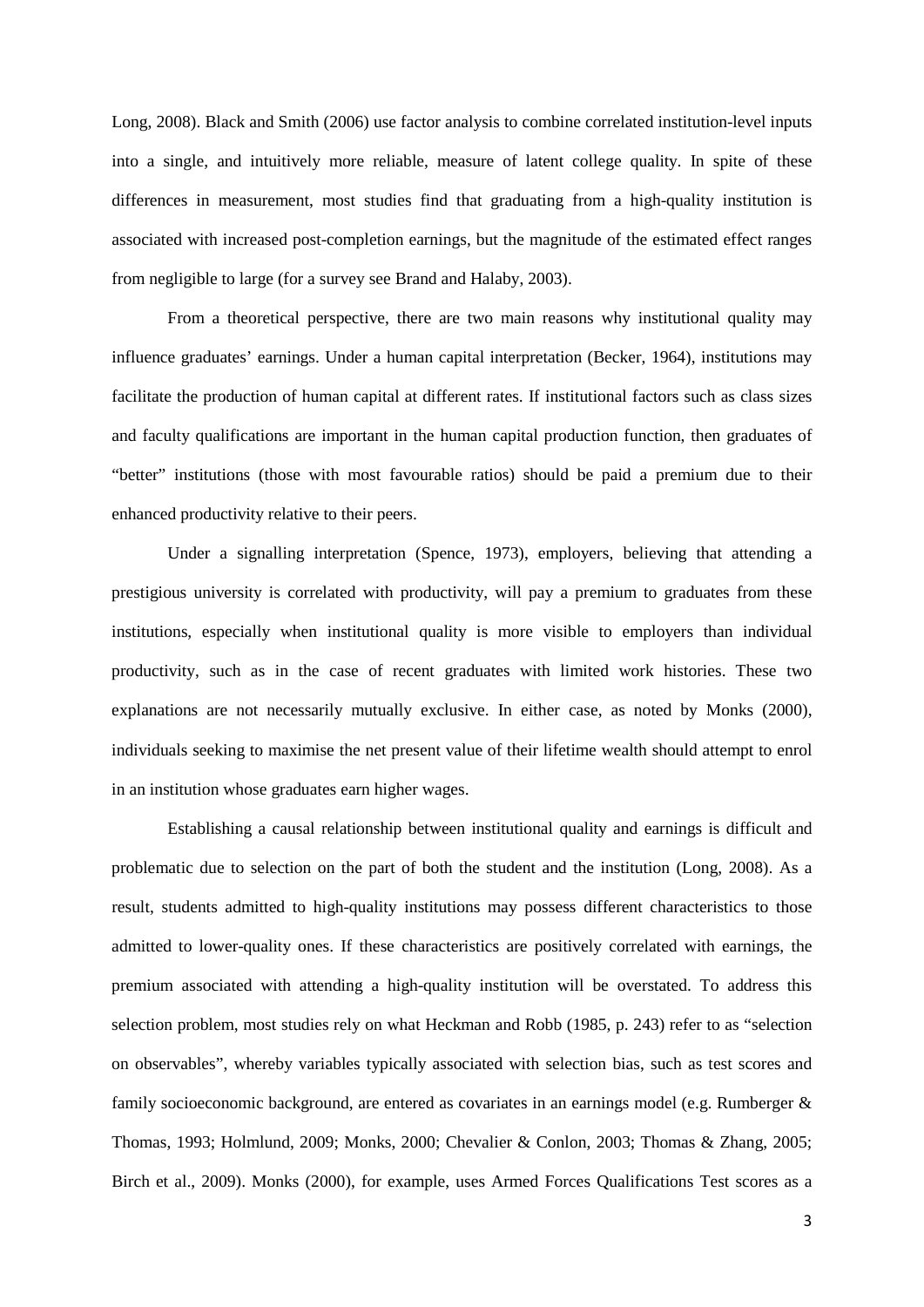measure of academic ability and preparation. He found that graduates from highly or most selective institutions tend to earn more than those from less selective ones, and that graduates from researchintensive and private universities earn more than those from liberal arts colleges and public institutions.

Dale and Krueger (2002) account for selection by comparing the outcomes of selective elite college graduates against those who gained admission to a less-selective elite college. They generally found no difference in earnings between the two groups; however students from a low-income background did earn more if they attended a selective college. Their approach was criticised by Long (2008), who noted that there may be unobserved traits that prompt high-achieving students to attend less-selective colleges, which may in turn be correlated with their outcomes. As such, this technique may in fact exacerbate the selection problem.

Betts et al. (2007) employ a university fixed-effects approach, in which a set of university intercepts are included in the earnings model along with one or more university quality measures. To the extent that the most able students always attend certain universities, the intercepts remove the average ability of the university's student body from the earnings equation. They find that earnings are positively associated with high professor-student ratios and tuition fees, but only for males. Higher enrolments were associated with reduced earnings for graduates of both sexes. The key drawback of this approach is that it relies on variation in university characteristics over time, which may often be too strong an assumption in practice<sup>[1](#page-4-0)</sup>. The inclusion of university intercepts nevertheless allows the returns to attending specific institutions to be estimated. Predicted earnings varied 26% across the 43 institutions in their study, but they cautioned that some of this may reflect sampling variation.

Brewer et al. (1999) use a multinomial logit to estimate the institution type chosen and then construct a correction factor based on Lee (1983), which is then included in the earnings equation as a covariate. Grouping colleges on the basis of selectivity, they report a large premium associated with attending an elite private college and a smaller premium to attending a middle-rated private collage, relative to a low-rated private college. A similar story is observed in relation to top-rated public institutions, though this evidence is weak due to small sample size. A limitation of the selection model

<span id="page-6-0"></span><sup>&</sup>lt;sup>1</sup> Kingston and Smart (1990), for example, note that institutional rankings change little over time.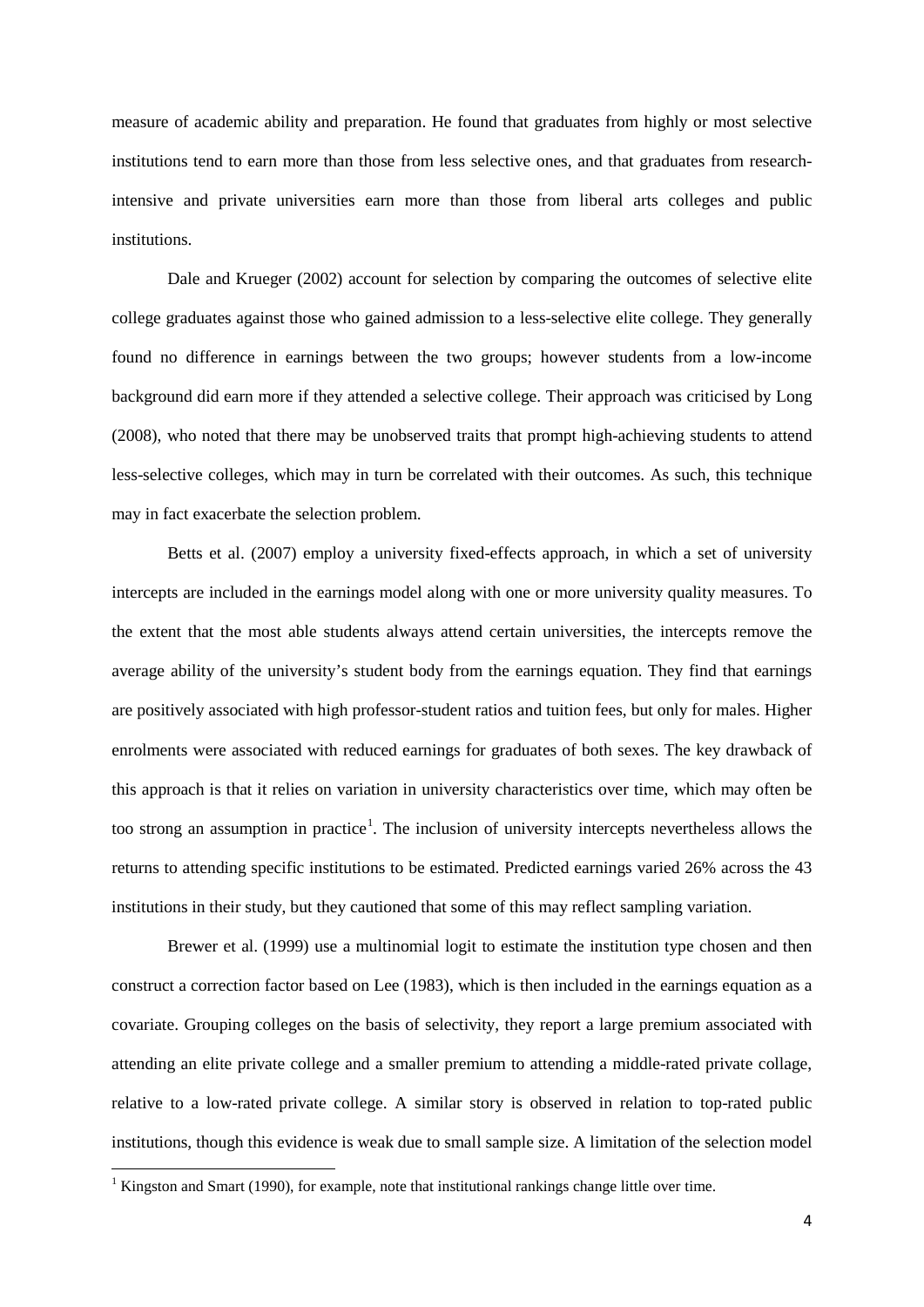approach is that it becomes difficult to implement as the number of institution types in the multinomial logit increases. The authors find little evidence of a selection effect, but emphasise that correcting for selectivity in the college selection process remains important in principle.

Long (2008) uses an instrumental variable approach to account for selection using college proximity as an instrument. He finds no significant effect of institutional quality on earnings using instrumental variables, but significant effects on a number of college characteristics when using ordinary least squares. As noted by Monks (2000), instrumental variables works well when there are few variables to instrument, but it becomes problematic as the number of variables increases. It also assumes the availability of suitable instruments, which must have a significant effect on institutional quality, while having no effect on earnings except via the instrumental variable. Finding instruments that meet these criteria may be difficult in practice.

While many studies investigate the returns to institutional quality in the USA and Europe, the Australian literature is much thinner. One notable study is that of Birch et al. (2009), who investigate whether the institution attended has an influence on graduates' starting salaries. Using data from the 2003 GDS and a selection on observables approach, they find little variation across university groups, echoing earlier results by Miller and Volker (1983), though variation in starting salaries between the universities with the lowest and highest estimated premia was 25 percentage points.

Relative to by Birch et al. (2009), this study controls for the potential self-selection of students of various abilities into universities of different quality. In addition, it controls for regional effects in their earnings model. This is likely to be relevant given the extent of regional wage differences in Australia (e.g. Mishra & Ray, 2013), and the fact that most graduates find work in the region where their university is located, implying that the "true" effect of attending a particular institution may be overstated if it is located in a high-wage region. Finally, this study attempts to explain the differences in returns across universities by relating them directly to measures of quality covering both teaching and research.

#### **3. Data and variables**

The data used are pooled from three rounds of the Graduate Destination Survey (2010–2012). The GDS is a national survey of Australian higher education graduates, administered by Graduate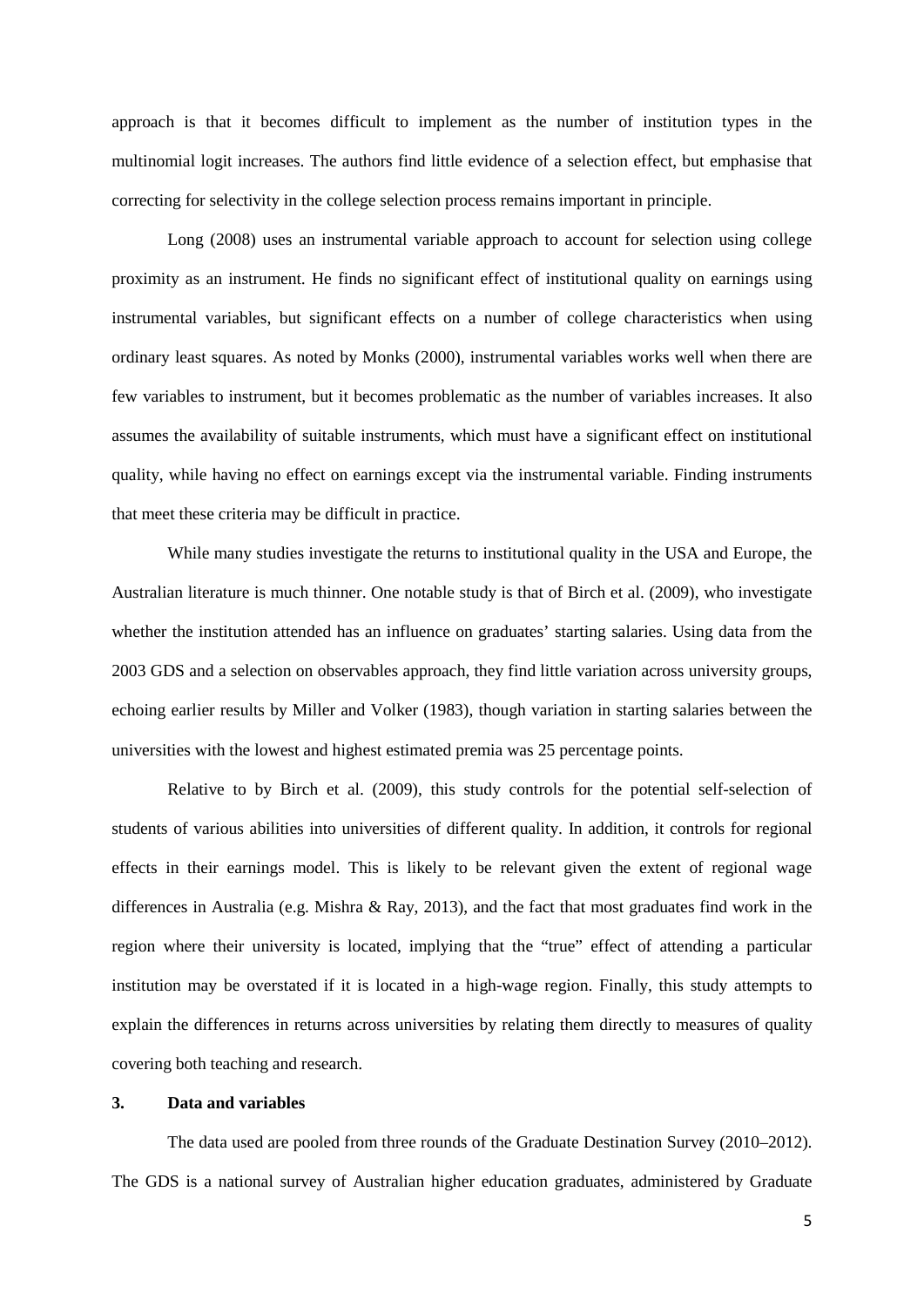Careers Australia (GCA) since 1972. Each round consists of two separate collections to account for most Australian universities having two major graduation rounds each year. The GDS is conducted approximately four months after course completion. All new graduates from participating higher education institutions are invited to respond to the GDS, which includes all 40 Australian universities and a number of non-university higher education providers. Respondents are asked a range of questions relating to their activities on a given reference date with an emphasis on their labour market outcomes. The average response rate across the three rounds in the pooled sample was 61.5%. Previous studies (e.g. Guthrie & Johnson, 1997) have found that the GDS is not affected by nonresponse bias. We pool multiple years of data to increase the precision of the estimates, relying on the stability of the graduate labour market over the period (GCA, 2013).

Respondents are asked to report their annual salary in their main paid job. Since this earnings measure is less suitable for casual workers, the analysis is restricted to graduates in full-time jobs. The mean full-time starting salary of the graduates in the sample is \$48,698 in 2012 Australian dollars. To eliminate regional effects from the analysis, the annual salary variable is normalised by dividing it by the mean salary in the employment region and multiplying by 100. The resulting variable has mean 100 and standard deviation 27.6, and is measured in percentage points. Normalisation is required because it is not possible to control for regional effects using the typical approach of regional dummy variables. This is due to the vast majority of new graduates finding work in the region where their university is located (92% of the graduates in the sample), leading to severe multicollinearity between regional and university dummies and inconsistent and unstable parameter estimates on the variables of interest.

The analysis is also restricted to "traditional" bachelor degree graduates aged less than 25 years at the time of the survey to reduce the influence of heterogeneity in work experience. The analysis is further restricted to Australian domestic students due to the under-representation of overseas graduates in the sample. Finally, salaries in the top and bottom 2% of the distribution are also excluded to minimise the influence of extreme outliers. This results in a sample of 36,204 graduates. Definitions and means of the variables used are presented in Table 1.

#### [Table 1 around here]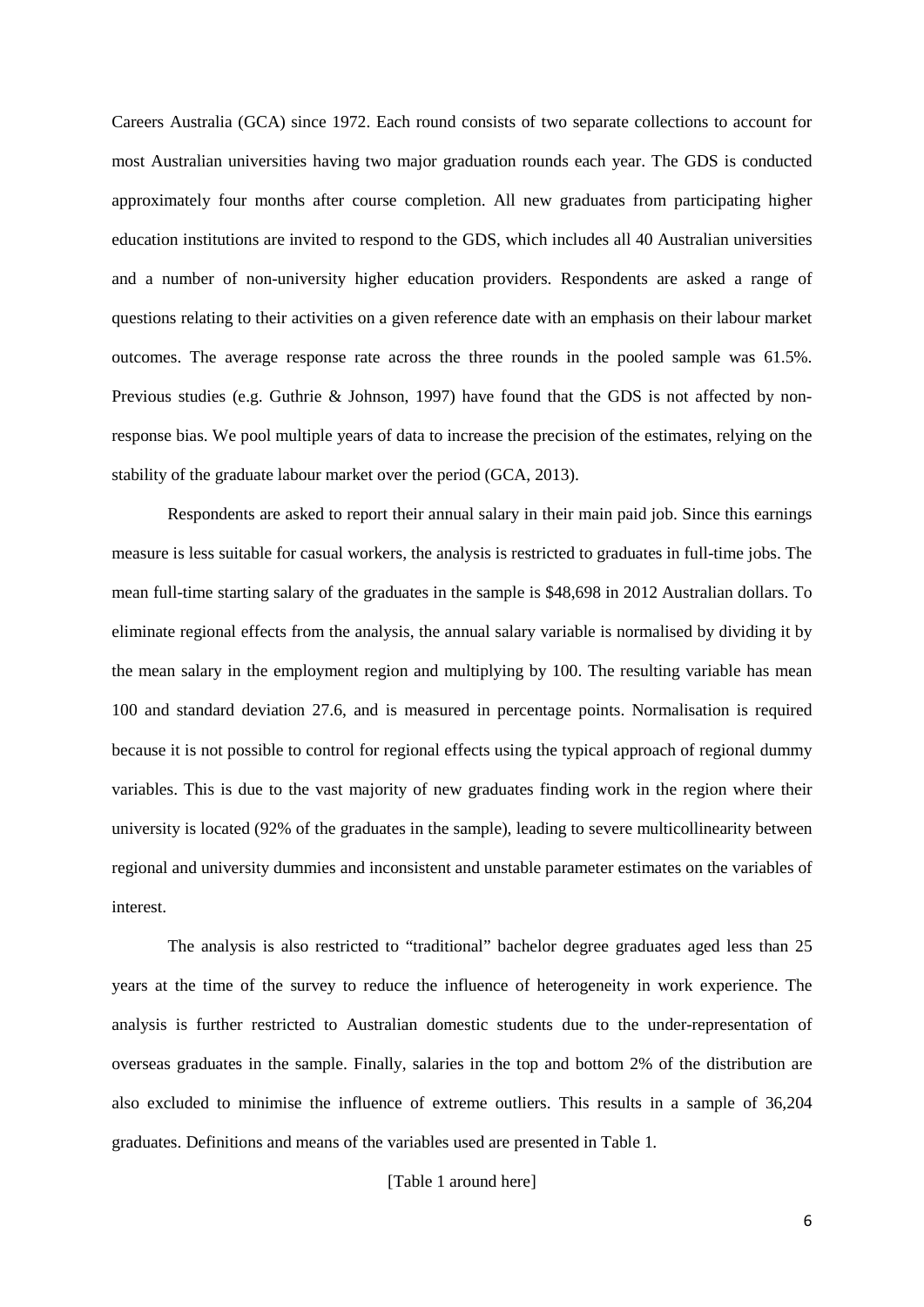The empirical analysis is restricted to the 37 Australian public universities, data on which can be found in the Commonwealth Higher Education Statistics Collection (HESC). Private universities and higher education providers are not subject to the same reporting requirements as public universities, making it impossible to find key data. This restriction is not a major concern because the vast majority of Australian higher education students enrol in a public university.<sup>[2](#page-6-0)</sup> Importantly, the University of Melbourne is excluded from the analysis, as it is impossible to reliably match its ATAR cut-off scores to GDS records.

Because the Code of Practice governing the use of data from the GDS discourages the publication of institutional results, we assign each university a random identifier based on broad university group. Four groups currently exist: the Group of Eight (Go8) consists of the universities generally considered to be the most prestigious and research intensive in Australia;<sup>[3](#page-9-0)</sup> the Australian Technology Network (ATN) consists of five universities, all former institutes of technology, with a heritage of working closely with industry; Innovative Research Universities Australia (IRUA) consists of seven universities, all formed in the 1960s and 1970s as research intensive universities; and the Regional Universities Network (RUN) comprises six universities located outside of capital cities. The groups were formed to promote the mutual objectives of the member institutions, and therefore represent universities with a similar style and focus. In addition, there are 11 universities that do not belong to a university group. To facilitate the analysis, we create 35 university dummy variables, with a Go8 university as the omitted reference category.

Summary statistics on the universities are presented in Table 2. These include the number of graduates, the ratio of full-time equivalent (FTE) academic staff to one hundred FTE students, and the percentage of academic staff with a PhD.<sup>[4](#page-9-1)</sup> It is notable that Go8 universities tend to lead in terms of staff to student ratios and academic staff qualifications, both of which are typical indicators of institutional quality. Also notable is the relative heterogeneity of the university groups in relation to these characteristics.

 $^{2}$  Public universities account for 93% of all higher education student load in Australia (Department of Industry, Innovation, Climate Change, Science, Research and Tertiary Education (DIICCSRTE), 2013a).

<span id="page-9-2"></span><span id="page-9-0"></span> $3$  The University of Melbourne, not included in our study, is a member of the Go8.

<span id="page-9-1"></span><sup>&</sup>lt;sup>4</sup> Staff to student ratios were constructed using data from DIICCSRTE (2013a, 2013b). Data on academic staff qualifications were drawn from DIICCSRTE (2013b).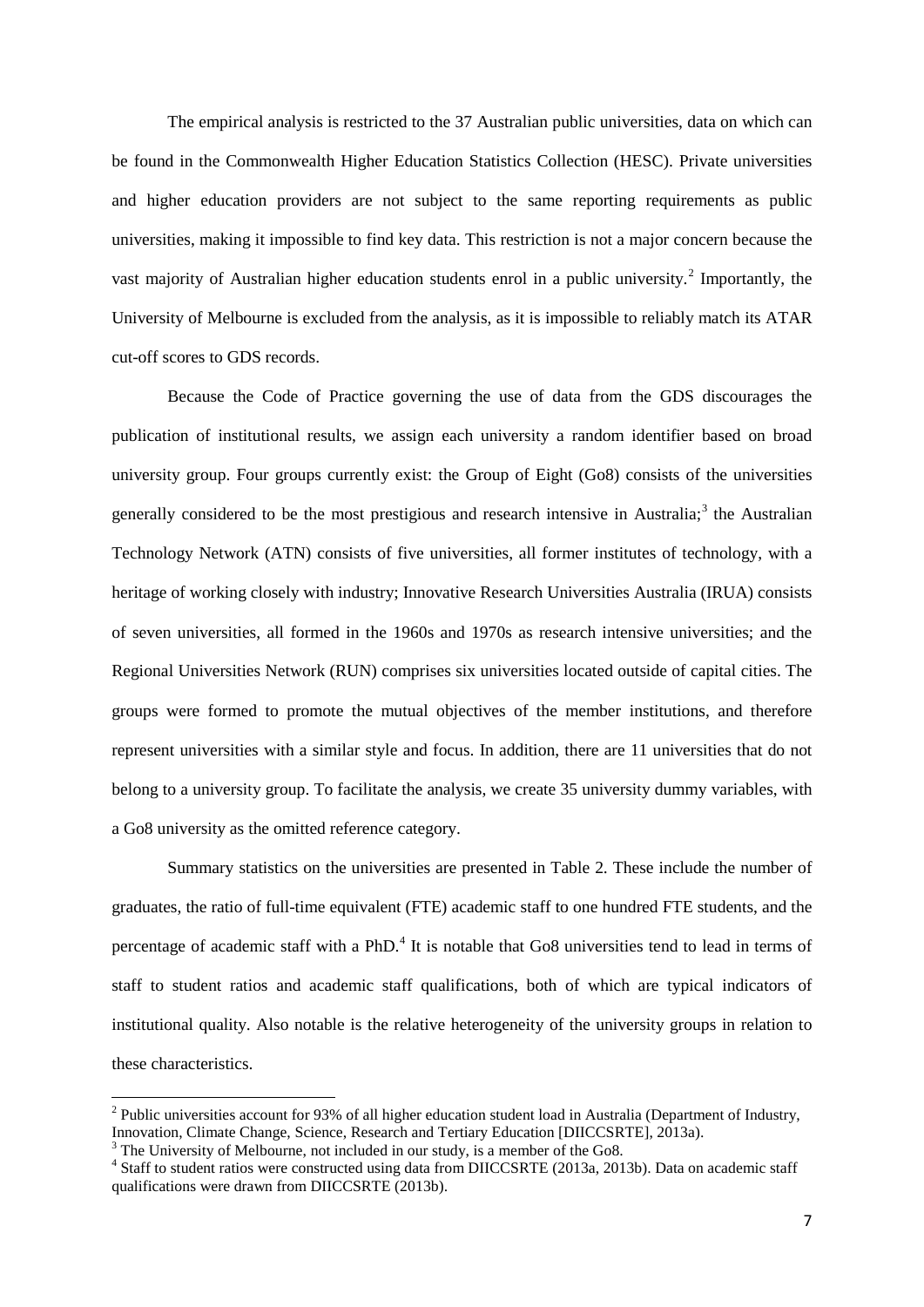Since these indicators are noisy measures of latent university quality, we opt for composite indicator following Black and Smith (2006). Hence we apply a principal component analysis to the two university quality measures ( $n = 35$ ), and the first principal component, explaining 71% of the total variance, was extracted as university quality indicator.<sup>[5](#page-9-2)</sup>

#### [Table 2 around here]

Control variable for graduates' academic ability is course-level data on ATAR cut-off scores sourced from the HESC (see Section 4). The ATAR is the main criterion for entry into most undergraduate degrees in Australia.<sup>[6](#page-10-0)</sup> It is a percentile score denoting a student's ranking relative to his or her peers upon completion of secondary education. The ATAR cut-off scores denote the lowest ATAR that was accepted into a particular course of study. The cut-off scores were matched to the graduates in the sample on the basis of their institution and course area.

#### **4. Estimation methodology**

One of the key challenges in estimating the returns to university quality is addressing the potential non-random selection of students into universities. This is exacerbated by the fact that the data do not contain individual-level proxies for academic ability, such as test scores or grade point averages. It is nevertheless possible to use course-level data on ATAR cut-off scores, which establish a lower bound for the course to which the graduate was admitted, and the statistical property of the cut-off ATAR scores, which are ranks uniformly distributed in the 0-100 range. Consider the regression model:

$$
y_i = \beta_0 + \sum_{j=2}^m \alpha_j D_{ij} + \gamma A_i + \varepsilon_i \tag{1}
$$

where  $D_{ij}$  is a set of dummy variables indicating course and  $A_i$  is the ATAR of student i, which is unobservable. Two types of selection are likely to occur. First, universities select students on the basis of their ATAR. Second, students self-select into their preferred university, presumably also based on ATAR as those with high scores may be less willing to enrol in courses with low cut-offs. Both of these selection mechanisms will result in dependence between  $A_i$  and  $D_{ij}$ . Both variables do not

<sup>&</sup>lt;sup>5</sup> The resulting university quality scores are strongly correlated with those produced by Williams (2007) ( $r =$ 0.807), which were relatively more focused on institutional research performance.

<span id="page-10-0"></span><sup>&</sup>lt;sup>6</sup> The ATAR is not used in Queensland, which retains its Overall Position (OP) system. A table is produced by tertiary education authorities to allow conversion between OP and ATAR.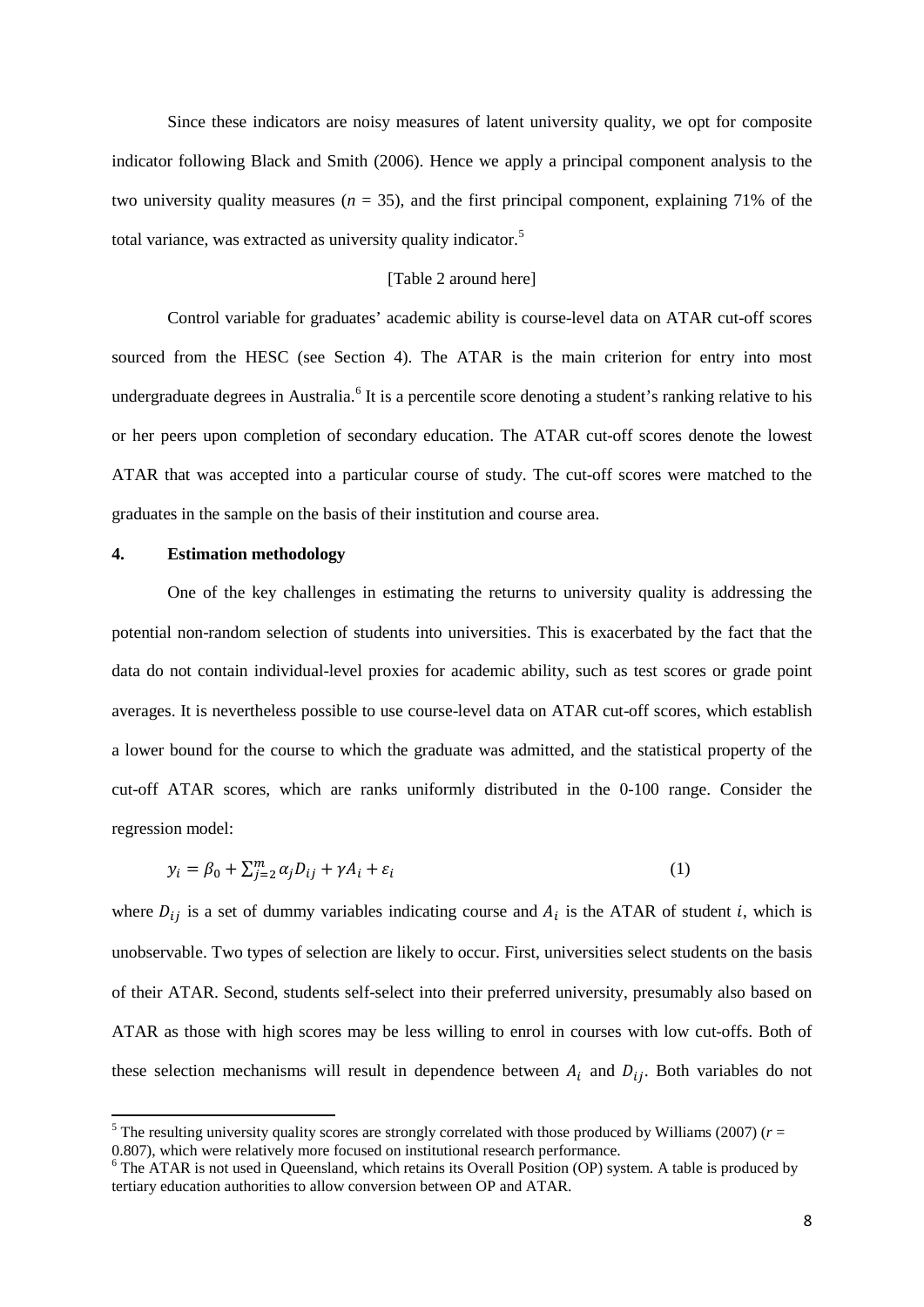violate the standard assumption that the error term  $\varepsilon_i$  in model (1) has an expected value of zero conditional on  $A_i$  and  $D_{ij}$ . If individual-level ATAR data were available, the estimation of Equation (1) would be unproblematic. However  $A_i$  is not directly observed and estimating Equation (1) without it results in the compound error term  $\gamma A_i + \varepsilon_i$  to be correlated with the course dummies  $D_{ij}$ , leading to inconsistent OLS estimates.

This problem is solved as the course in which the graduate enrolled and the corresponding ATAR cutoff score, which will be denoted by  $c_i$ , are observed. The key feature of the ATAR is that it is a rank and consequently it uniformly distributes between the values of 0 and 100. Since, by construction, the ATAR of each enrolled student is at least as high as the minimum course ATAR cut-off score it is possible to exploit the statistical properties of the uniform distribution and the observed cut-off to control to non-random selection into each course area to obtain the regression model (see the Appendix for the formal derivation and Heaton, 2014):

$$
y_i = \beta_0 + \sum_{j=2}^{m} \alpha_j D_{ij} + \gamma \frac{100 + c_i}{2} + \eta_i
$$
 (2)

where

$$
\eta_i = \gamma A_i - \gamma \frac{100 + c_i}{2} + \varepsilon_i. \tag{3}
$$

Since the expected value of the error term conditional on the course cut-off score is zero and its variance is  $\sigma^2 + \frac{\gamma^2}{12} (100 - c_i)^2$ , the parameters in Equation (2) may be consistently estimated by ordinary least squares (OLS) with robust estimation. Therefore, to the extent that the ATAR is a valid proxy, this approach allows one to control for graduates' academic ability and preparedness, estimating the true effect of attending a particular course at a specific university.

The empirical analysis is based on a two-stage estimation methodology to estimate the relationship between university quality and graduate starting salaries. This approach is not commonly used in the university quality literature (e.g. Card and Krueger, 1992) but it offers two important advantages. First, it avoids aggregation bias in the standard errors resulting from the inclusion of university-level variables in the wage regressions (Moulton, 1986). Second, it allows one to illustrate the diversity in returns to attending specific universities and determine the extent to which these are associated with institutional quality.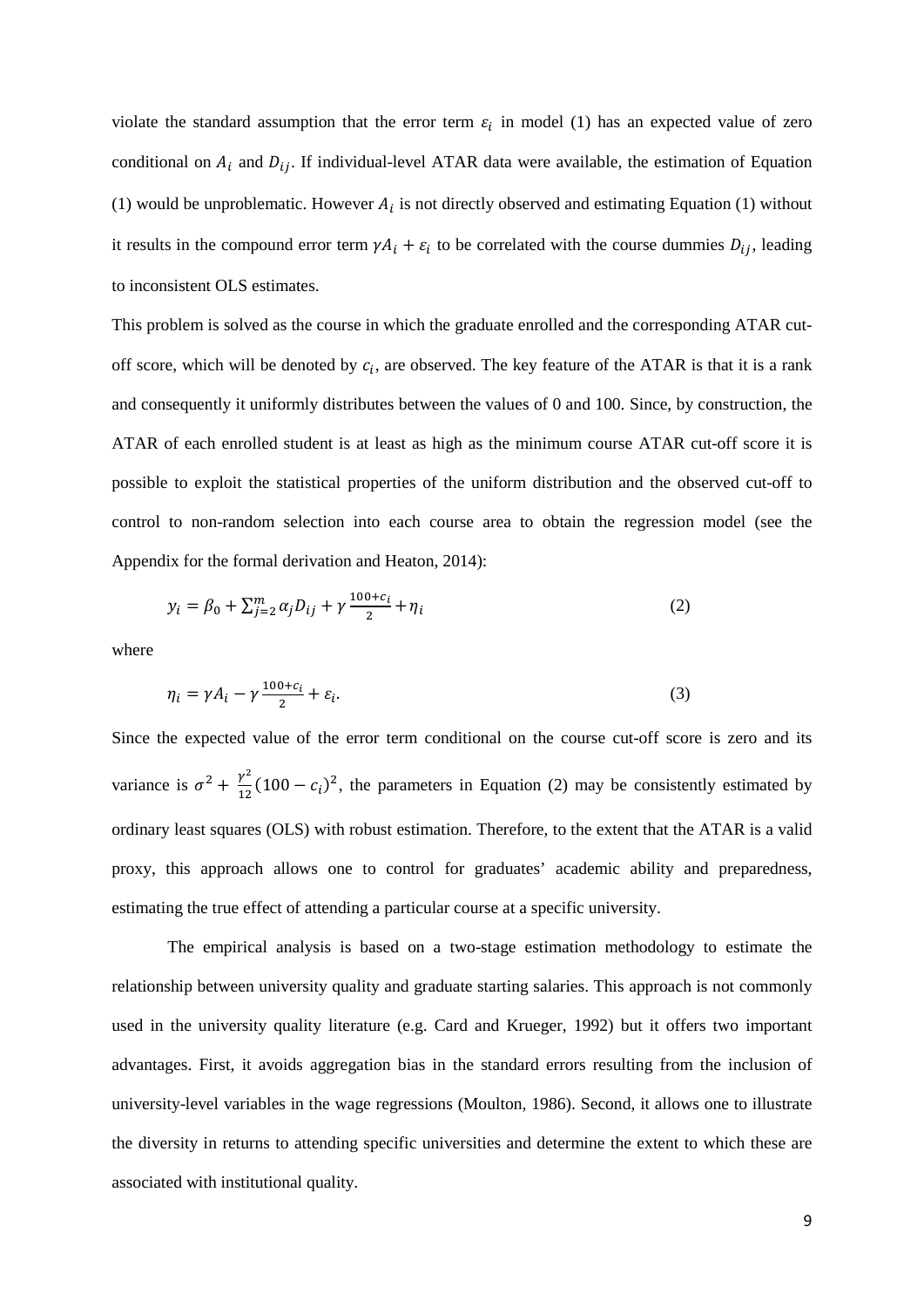As a result in the first stage, the normalised starting salary  $y_i$  is regressed on course area  $D_{ij}$ , the ATAR cut-off score  $c_i$ , a set of controls consisting of gender, occupation, industry and survey year dummies  $X_i$ , and a separate dummy variable for each university  $U_{ik}$ . Formally:

$$
y_i = \beta_0 + \sum_{j=2}^{29} \alpha_j D_{ij} + \gamma \frac{100 + c_i}{2} + \delta X_i + \sum_{k=2}^{35} \theta_k U_{ik} + \eta_i.
$$
 (4)

Given the likely heteroskedasticity, Equation (4) is estimated using OLS with White's standard errors (first stage). The estimates of the average university premia  $\hat{\theta}_k$  are then regressed on the university quality indicator  $Q_k$  (second stage):

$$
\theta_k = \beta_0 + \alpha Q_k + \varepsilon_k. \tag{5}
$$

Equation (5) is estimated using OLS. As Heaton (2014) shows that the second-stage OLS estimator is consistent due to the fact that the error introduced by using  $\hat{\theta}$  instead of  $\theta$  is smaller than the standard regression error.

#### **5. Results**

We begin by estimating a variant of Equation  $(4)$  with a full set of university dummies and controls for survey year only, and present the estimated university effects in Figure 1. Each estimate is depicted with its 95% confidence interval. These results show a wide range in salary premia, with 22 p.p. separating the universities with the highest and lowest average starting salaries relative to the regional mean. For the most part, the increase in estimated premia is fairly gradual and even, with the exception of the two institutions at the top end of the distribution (go86 and go82) and the one at the bottom (run1). The universities go86 and go82 were the only two with a larger premium than the omitted reference university (go87), based on the fact that their estimated premia were greater than zero. In the case of go87, this does not appear to be statistically significant. A series of *F*-tests indicates that the university dummies are jointly different from each other, as were the dummies constituting each of the five institutional groups. The latter result underscores the benefit of investigating individual universities previously highlighted by Birch et al. (2009), and could explain why in their study there was little variation in starting salaries across university groups.

GO8 and ATN universities are generally over-represented in the top of the distribution whilst the lowest-ranked GO8 (go85) is 20th out of 35 universities, with the lowest-ranked ATN (atn1) 21st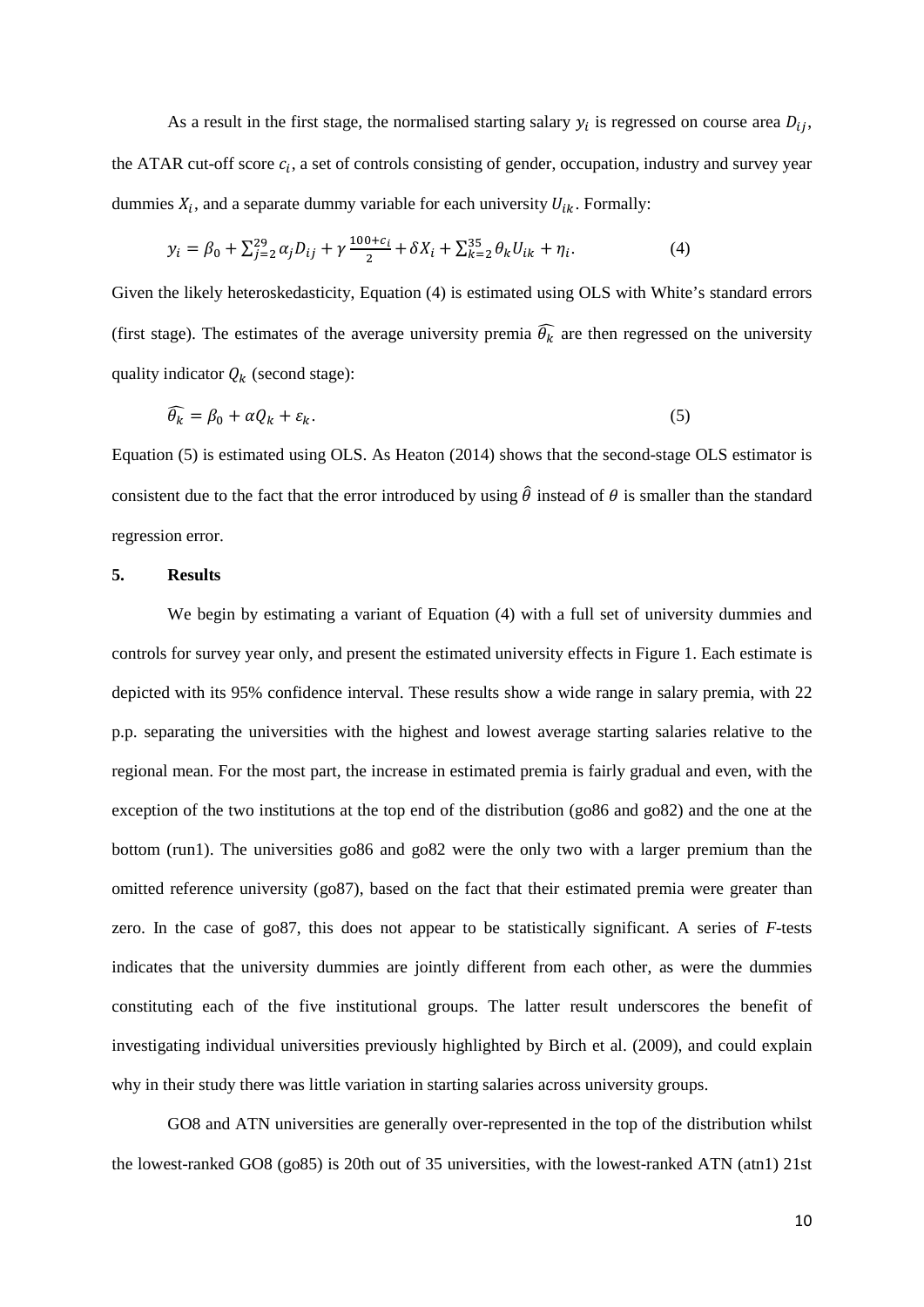overall. There is no clear pattern observed in relation to the other university groups. Notably, university (and survey year) account for very little of the variation in starting salaries, with an *R*squared of 0.024. Birch et al. (2009) report a similar figure (0.015).

#### [Figure 1 around here]

Next, to control for differences in exogenous enrolment and personal characteristics, we augment the initial model with a set of dummies for course area, a dummy variable for females and the ATAR cut-off score for the course in which the graduate was enrolled.

The estimated university effects are presented in Figure 2 and the estimates on the control variables are given in the Model 2 column in Table 3. This model explains much more of the variation in starting salaries, with an *R*-squared of 0.154. Of the additional controls, the 29 course area dummies provide the greatest increase in explanatory power, accounting for 14.1% of the variance in starting salaries.

Looking at the university effects in Figure 2, the addition of controls for enrolment and personal characteristics narrows the range in university premia, with only 12 p.p. separating the institutions at the top and bottom of the distribution. This increase in estimated premia is even more gradual with the addition of controls for enrolment and personal characteristics, which, given the importance of course area as a determinant of starting salaries, suggests that the outliers seen in Figure 1 can be attributed largely to differences in the courses undertaken by students.

The university estimates from Models 1 and 2 are strongly correlated, implying that the addition of controls for enrolment and personal characteristics has not changed the relative order of the universities to a great extent. Four GO8 universities, including the reference university, are at the top. The overlapping error bars suggest few significant differences at the top and bottom of the distribution relative to the middle. An *F*-test soundly rejects the hypothesis that all 35 university dummies are equivalent.

#### [Figure 2 around here]

As shown in Table 3, starting salaries vary considerably on the basis of course area, in line with the findings of numerous earlier studies (e.g. Rumberger & Thomas, 1993; Betts et al., 2007; Chia & Miller, 2008; Birch et al., 2009). Sixty-one p.p. separate the highest-earning course area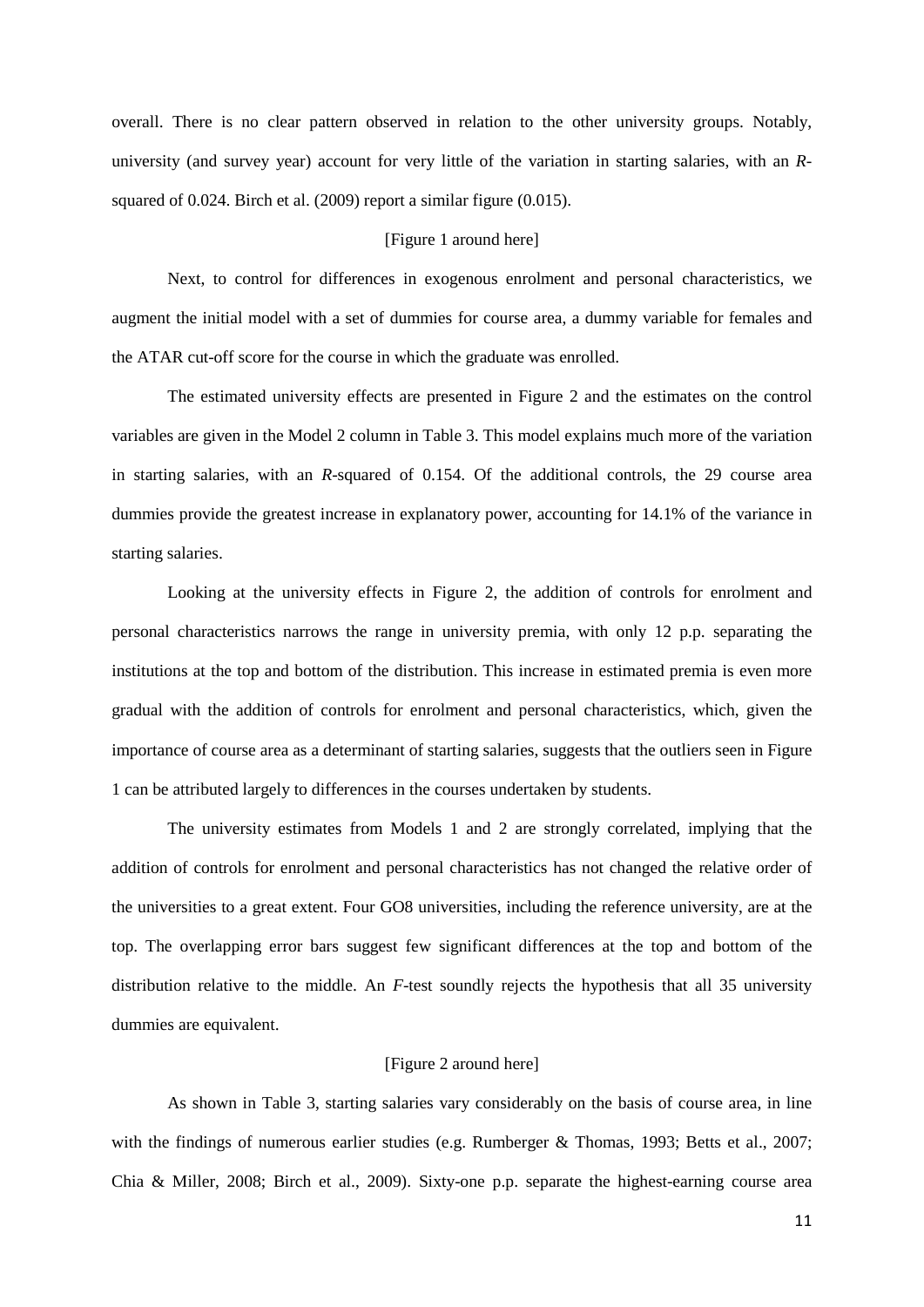(dentistry) and the lowest (pharmacy); considerably more than the 12 p.p. separating the universities with the highest and lowest estimated premia.

#### [Table 3 around here]

The results reveal that the coefficient on the ATAR cut-off variable is small in magnitude at 0.03 (0.03) and not statistically significant (*p* > 0.100). While seemingly counterintuitive, there are two plausible, non-mutually exclusive explanations for this result. First, high-ability individuals may self-select into course areas leading to better paid jobs, resulting in academic ability being captured by the course area dummies instead of the ATAR cut-off variable. To test this, we estimated Model 2 without the course area dummies. This resulted in the coefficient on the ATAR cut-off variable increasing to 0.15 (0.03) and becoming statistically significant ( $p < 0$ . 001), consistently with our prior.

Second, it could be that many students who gained admission with a low ATAR drop out prior to graduation and thus do not appear in the data. Evidence in support of this is given by Kemp and Norton (2014), who report higher attrition rates amongst low-ATAR applicants.

Finally for the first stage, we augment Model 2 with sets of dummies for occupation and industry. The estimated university effects are presented in Figure 3 and the results on the control variables are given in the Model 3 column of Table 3. Adding controls for occupation and industry further narrows the range between universities to 8 p.p., largely due to a reduction of the negative premia associated with universities at the bottom of the distribution. This implies that some of the university effect may be attributed to graduates from certain universities being less likely to secure high-paying roles. Again, the *F*-tests establish that the estimated premia are still jointly different from each other, both in aggregate and within institutional groups.

#### [Figure 3 around here]

The inclusion of controls for occupation and industry increases the explanatory power of the model considerably, with an *R*-squared of 0.259. The coefficients on both the occupation and industry dummies vary notably, indicating that employment characteristics play a key role in starting salary determination. Course area remain an important determinant of starting salaries, with much variation still observed after controlling for occupation and industry, albeit with changes in the premia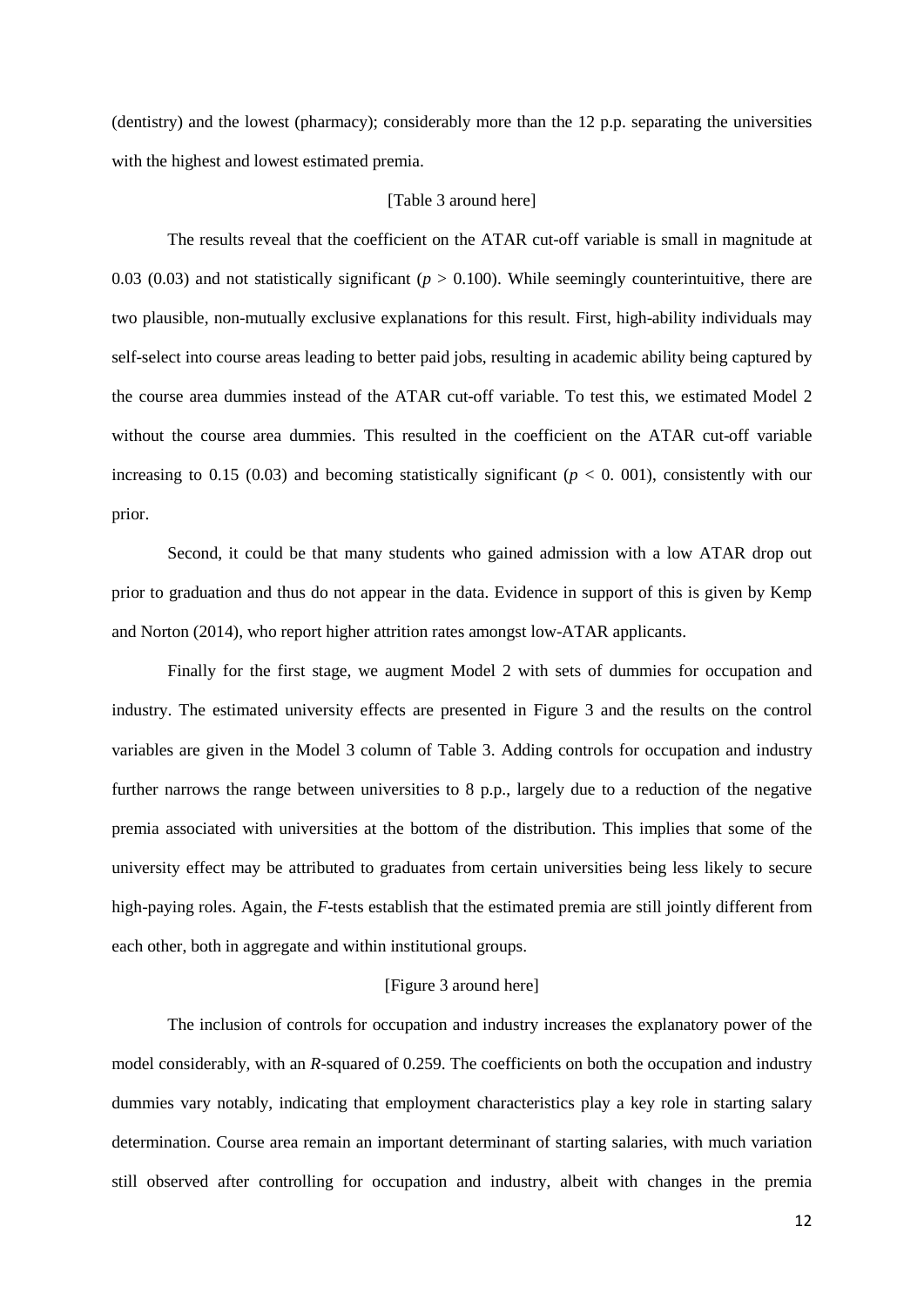associated with particular courses. No substantive changes are observed in relation to the coefficients on the ATAR cut-off and female variables.

Having established that starting salary premia vary significantly across universities, we attempt to explain them on the basis of the composite quality indicator. Since employment characteristics are likely endogenous, the second-stage model is based on the university estimates from Model 2. Figure 4 plots the university estimates against the quality indicator measured in *z*scores. Again, the error bars represent the 95% confidence interval around each university estimate. The figure also depicts the OLS regression line formalised in Equation (5) to relate the two variables. The coefficient on  $Q_k$  is 0.1934 (0.062), indicating a positive and significant relationship between university premia and quality, implying that an increase of one standard deviation in quality is associated with an increase in estimated premium of 0.19 p.p.. This magnitude is small relative to that relating premia with the corresponding course area.

#### [Figure 4 around here]

Only four universities deviate from the predicted relationship, exhibiting low university quality scores and relatively high premia compared with universities at a similar level of quality (run2, run5, uni1, uni5). This could be the result of institutional attributes not measured (or proxied) by the quality indicator that could lead to superior graduate labour market outcomes, such as links with industry or a favourable reputation with employers. Alternatively, it could be the result of local labour market factors not eliminated through the normalisation procedure. Estimating Equation (5) without these outlier institutions improves the fit considerably, with an *R*-squared of 0.532. The magnitude of the estimated coefficient on  $Q_k$  also increases to 0.2681 (0.047), providing further evidence of a general association between university quality and starting salaries.

To check the validity of the results, we perform two robustness checks. First, because graduates in full-time employment may constitute a non-random subsample, we add graduates not in full-time work and estimate Model 2 using Heckman's (1979) two-step procedure. The results obtained suggest no significant selection effect, and the university estimates are little affected by the inclusion of the selection bias control factor.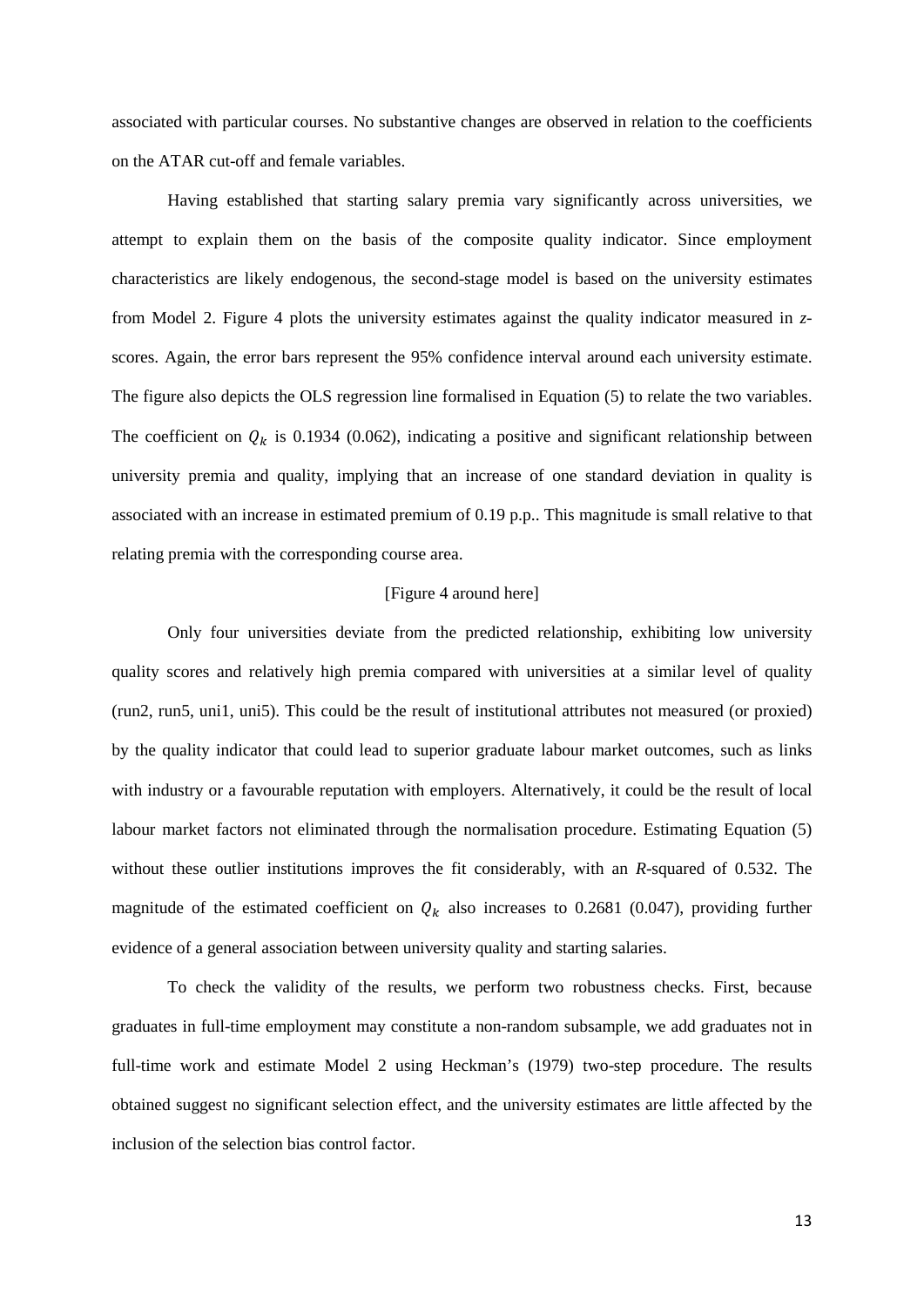Second, we estimate Model 2 with the logarithm of the starting salary as the dependent variable to determine the extent to which regional effects influence the university premia. In terms of the first stage, using the logarithm instead of the starting salary normalised by region results in substantial changes to the university estimates, with evidence of clustering by region. Moreover, the model estimated using the logarithm has a somewhat lower fit, with an *R*-squared of 0.115.

In terms of the second stage, regressing the estimated premia on university quality still yields a positive and significant relationship, but the strength of the relationship is weaker, with an *R*squared of 0.179. From these results, we prefer the normalisation approach to transform the dependent variable, though in either case the results support the existence of a positive and significant, albeit small, relationship between quality and university premia.

#### **6. Conclusions and implications**

The empirical results are broadly consistent with much of the existing literature that finds a positive but weak association between university quality and graduate earnings (e.g. Brewer et al., 1999; Chevalier & Conlon, 2003; McGuinness, 2003; Black & Smith, 2004; Holmlund, 2009). Perhaps the most relevant finding is that the range of estimated university effects is quite narrow—12 p.p. after controlling for exogenous personal and exogenous characteristics—and that there are few significant differences in estimated effects at the top and bottom of the universities' distribution relative to the middle.

Given the degree of heterogeneity in university characteristics, these results are somewhat unexpected. We highlight three plausible explanations. First, the quality of undergraduate teaching may be more homogenous across universities than is implied by these characteristics, with the result that human capital production in Australian higher education institutions is only weakly related to the university attended. Since the sector is characterised by large public institutions subject to considerable central governmental regulation and oversight, there is less scope for large crossuniversity variation.

Second, it could be that university characteristics such as faculty qualifications and staff to student ratios are not as important to the production of human capital as this and other studies have assumed (e.g. Rumberger & Thomas, 1993; Holmlund, 1999; Betts et al., 2007).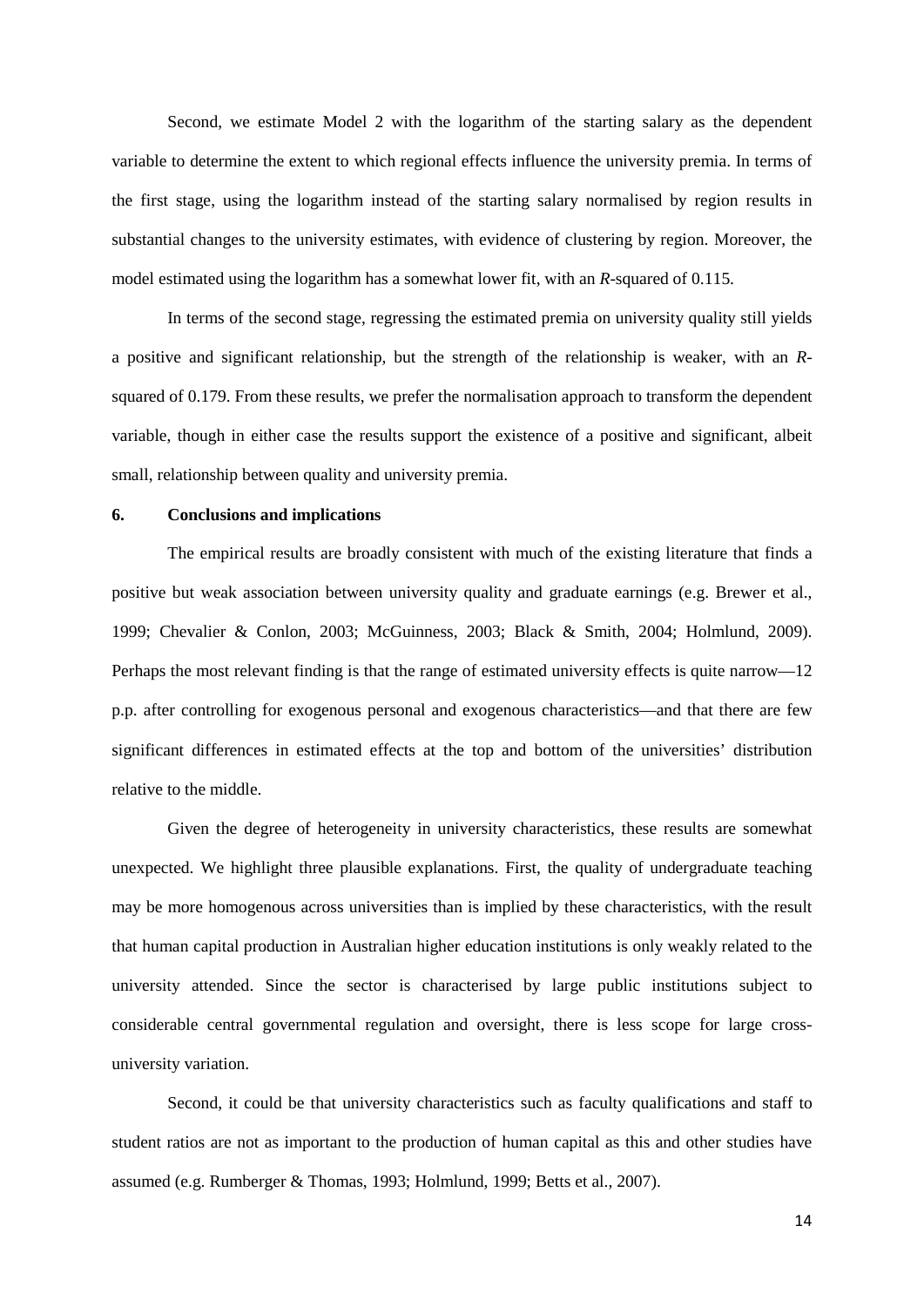Third, it could be that employers do not use institutional quality as a signal of unobserved productivity, at least for young bachelor degree graduates. Employers, facing imperfect information about the productivity of recent graduates may be unwilling to pay a premium solely on the basis of attending a particular university. Any human capital benefits associated with attending a prestigious university would therefore only be reflected in graduates' salaries once employers had learned their actual ability, potentially several years after labour market entry. To investigate this last point further, we estimate a simple panel data model with a random individual effect based on the Beyond Graduation Survey (BGS), which follows up a subset of graduates three years after completing the 2009 GDS. Due to the relatively small number of graduates in the BGS analysis sample  $(n = 1015)$ . we regress the logarithm of salary on the university quality indicator, time, an interaction term of these two variables, and the personal and enrolment variables from Model 2. The estimated coefficient on the quality\*time interaction term is 0.0102 (0.010) and is not statistically significant (*p* > 0.100), providing some evidence that graduates from high-quality universities do not experience stronger early-career salary growth than those from lower-quality institutions after controlling for personal and enrolment characteristics. This is consistent with the proposition that human capital production is relatively homogenous across institutions.

From a policy perspective, the results suggest that even under a deregulated fee system Australian universities appear to have little justification for charging undergraduate fees according to 'quality' differences. Few, if any, significant differences in the returns to education between institutions at the top and middle of the distribution remain after controlling for differences in course offerings and student characteristics. This implies that the Australian higher education sector is not characterised by a handful of elite universities, at least as far as the graduate labour market is concerned. Universities would be more justified in setting their fees, at least in part, on the expected labour market outcomes for different course areas. Under the current system, students in economics and dentistry courses, for example, pay the same contribution, in spite of the latter group having a far greater earnings potential than the former.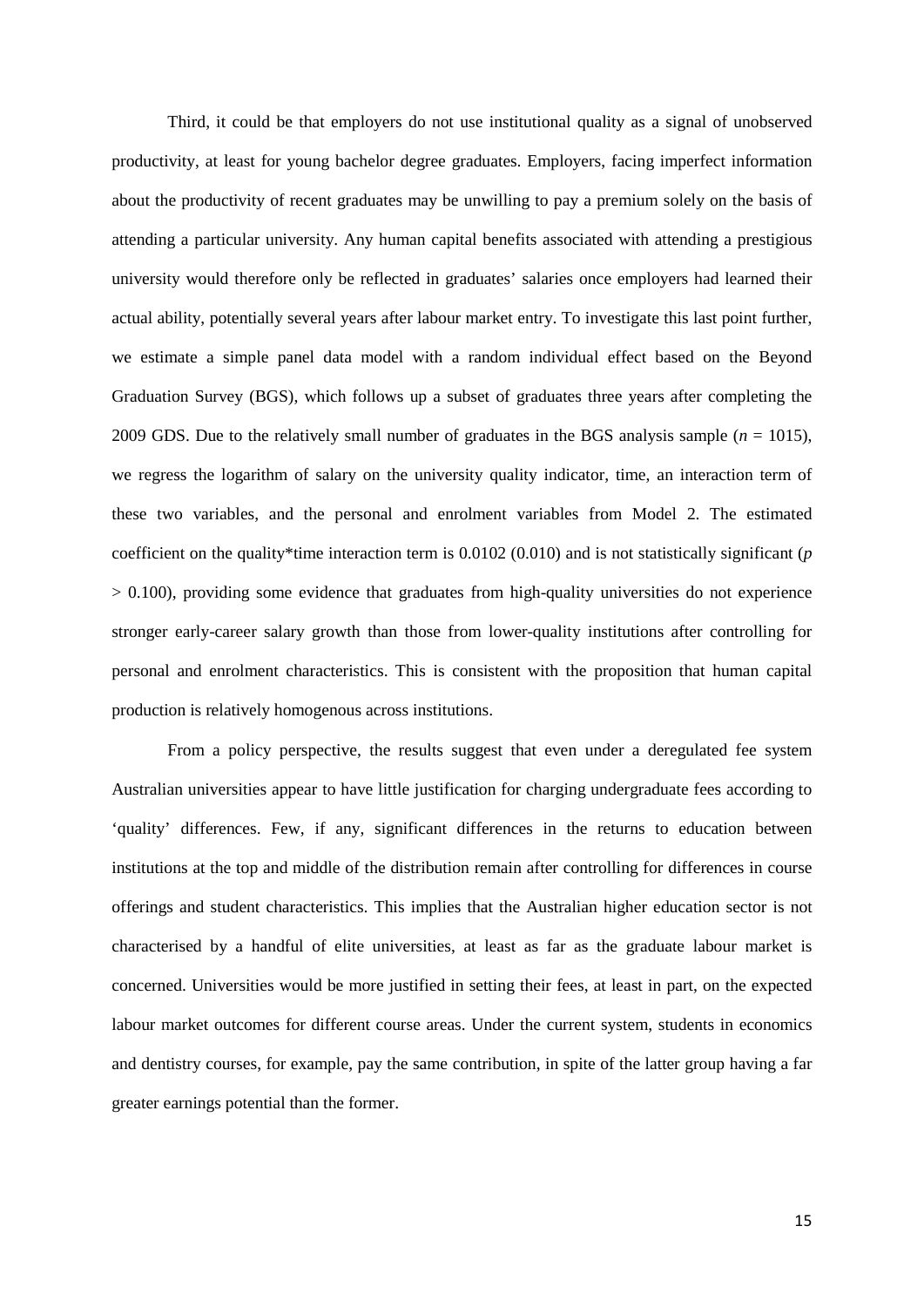#### **References**

- Becker, G.S. (1964). *Human capital: A theoretical and empirical analysis with special reference to education*. New York: National Bureau of Economic Research.
- Betts, J., Ferrall, C., & Finnie, R. (2007). *The role of university characteristics in determining postgraduation outcomes: Panel evidence from three recent Canadian cohorts*. Statistics Canada, Research Paper No. 292.
- Birch, E.R., Li, I., & Miller, P.W. (2009). The influences of institution attended and field of study on graduates' starting salaries. *Australian Economic Review*, *42* (1), 42-63.
- Black, D.A., & Smith, J.A. (2004). How robust is the evidence on the effects of college quality? Evidence from matching. *Journal of Econometrics*, *121* (1-2), 99-124.
- Black, D.A., & Smith, J.A. (2006). Estimating the returns to college quality with multiple proxies for quality. *Journal of Labor Economics*, *24* (3), 701-728.
- Brand, J.E., & Halaby, C.N. (2003). *Regression and matching estimates of the effects of elite college attendance on career outcomes*. University of Wisconsin–Madison, Discussion Paper.
- Brewer, D.J., Eide, E.R., & Ehrenberg, R.G. (1999). Does it pay to attend an elite private college? Cross-cohort evidence on the effects of college type on earnings. *Journal of Human Resources*, *34* (1), 104-123.
- Card, D., & Krueger, A.B. (1992). Does school quality matter? Returns to education and the characteristics of public schools in the United States. *Journal of Political Economy*, *100* (1),  $1-40.$
- Chevalier, A., & Conlon, G. (2003). *Does it pay to attend a prestigious university?* Centre for the Economics of Education, London School of Economics and Political Science, Discussion Paper No. 33.
- Chia, G., & Miller, P.W. (2008). Tertiary performance, field of study and graduate starting salaries. *Australian Economic Review*, *41* (1), 15-31.
- Dale, S.B., & Krueger, A.B. (2002). Estimating the payoff to attending a more selective college: An application of selection on observables and unobservables. *Quarterly Journal of Economics*, *117* (4), 1491-1527.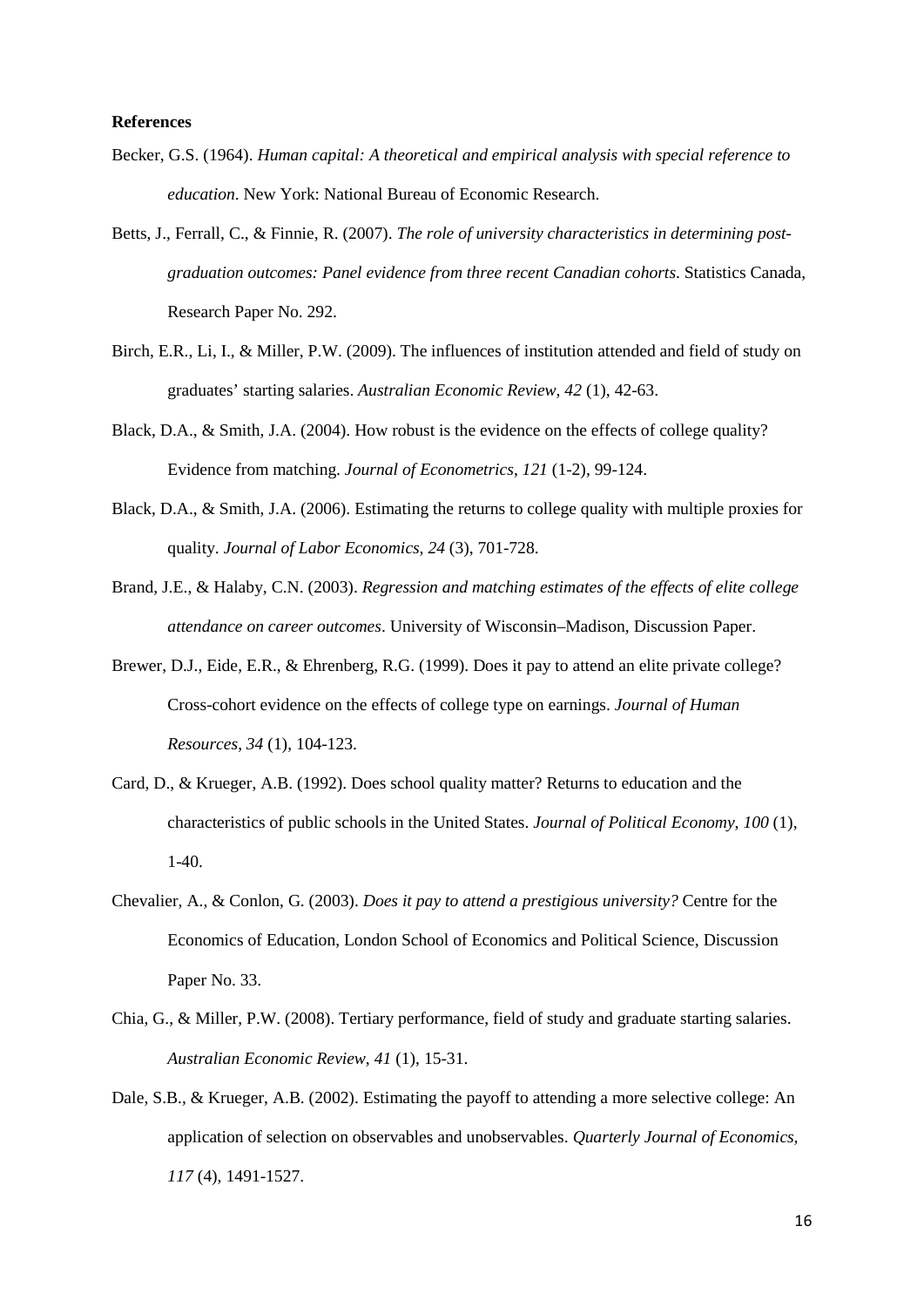Department of Industry, Innovation, Climate Change, Science, Research and Tertiary Education.

(2013a). *Students 2012: Selected higher education statistics*. Canberra: Author.

Department of Industry, Innovation, Climate Change, Science, Research and Tertiary Education. (2013b). *Staff 2012: Selected higher education statistics*. Canberra: Author.

Graduate Careers Australia. (2010). *Graduate salaries 2009*. Melbourne: Author.

Graduate Careers Australia. (2013). *Graduate destinations 2012*. Melbourne: Author.

- Guthrie, B., & Johnson, T. (1997). *Study of non-response to the 1996 Graduate Destination Survey*. Canberra: Department of Employment, Education, Training and Youth Affairs.
- Hanushek, E.A., Rivkin, S.G., & Taylor, L.L. (1996). Aggregation and the estimated effects of school resources. *Review of Economics and Statistics*, *78* (4), 611-627.
- Heaton, C. (2013). *Estimating the effects of selective programs*. Department of Economics, Macquarie University, Mimeo.
- Heaton, C. (2014). *Using estimated regression parameters as dependent variables*. Department of Economics, Macquarie University, Mimeo.
- Heckman, J.J. (1979). Sample selection bias as a specification error. *Econometrica*, *47* (1), 153-161.
- Heckman, J.J., & Robb, R. (1985). Alternative methods for evaluating the impact of interventions: An overview. *Journal of Econometrics*, *30* (1-2), 239-267.
- Holmlund, L. (2009). *The effect of college quality on earnings: Evidence from Sweden*. Umeå University, Umeå Economic Studies No. 781.
- Kemp, D., & Norton, A. (2014). *Review of the demand driven funding system*. Canberra: Department of Education.
- Kingston, P.W., & Smart, J.C. (1990). The economic pay-off of prestigious colleges. In P.W. Kingston & L.S. Lewis, *The high-status track: Studies of elite schools and stratification* (pp. 147-174). Albany: State University of New York Press.
- Lee, L.F. (1983). Generalized econometric models with selectivity. *Econometrica*, *51* (2), 507-512.
- Long, M.C. (2008). College quality and early adult outcomes. *Economics of Education Review*, *27* (5), 588-602.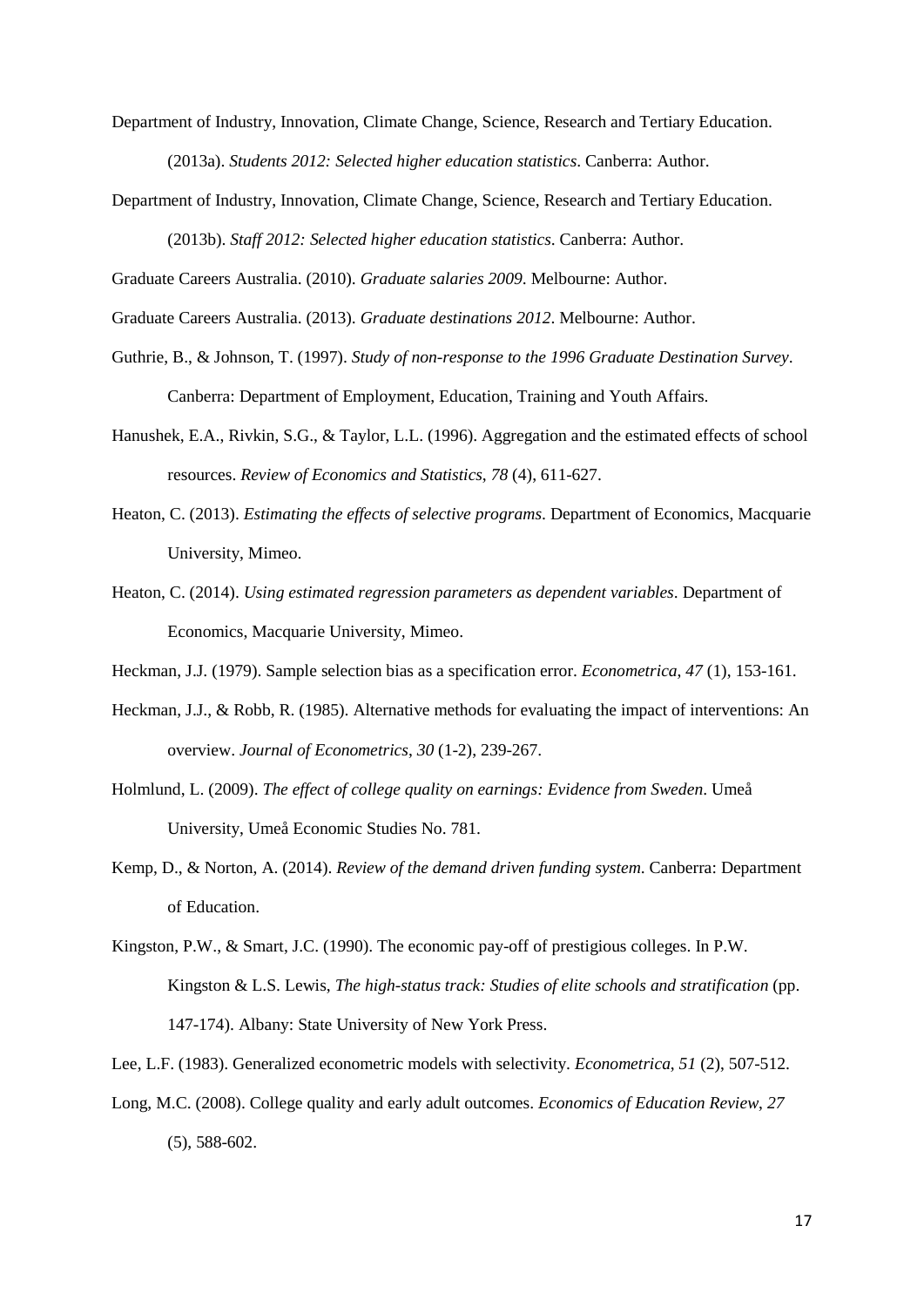- McGuinness, S. (2003). University quality and labor market outcomes. Northern Ireland Economic Research Centre Working Paper Series no.78.
- Milla, J. (2012). *University quality and labor market outcomes of Canadian youth*. Department of Economics and Finance, University of Guelph, Discussion Paper No. 2012-12.
- Miller, P.W., & Volker, P. (1983). *Starting salaries and destinations of graduates in Australia*. Bureau of Labour Market Research, Conference Paper No. 14.
- Mishra, A., & Ray, R. (2013). *Spatial variation in prices and expenditure inequalities in Australia*. Department of Economics, Monash University, Discussion Paper No. 34/13.
- Monks, J. (2000). The returns to individual and college characteristics: Evidence from the National Longitudinal Survey of Youth. *Economics of Education Review*, *19* (3), 279-289.
- Moulton, B.R. (1986). Random group effects and the precision of regression estimates. *Journal of Econometrics*, *32* (3), 385-397.
- Rumberger, R.W., & Thomas, S.L. (1993). The economic returns to college major, quality and performance: A multilevel analysis of recent graduates. *Economics of Education Review*, *12* (1), 1-19.
- Spence, M. (1973). Job market signaling. *Quarterly Journal of Economics*, *87* (3), 355-374.
- Thomas, S.L., & Zhang, L. (2005). Post-baccalaureate wage growth within 4 years of graduation: The effects of college quality and college major. *Research in Higher Education*, *46* (4), 437-459.
- Williams, R. (2007). *Ranking Australian universities: Controlling for scope*. Melbourne: The University of Melbourne, Melbourne Institute of Applied Economic and Social Research.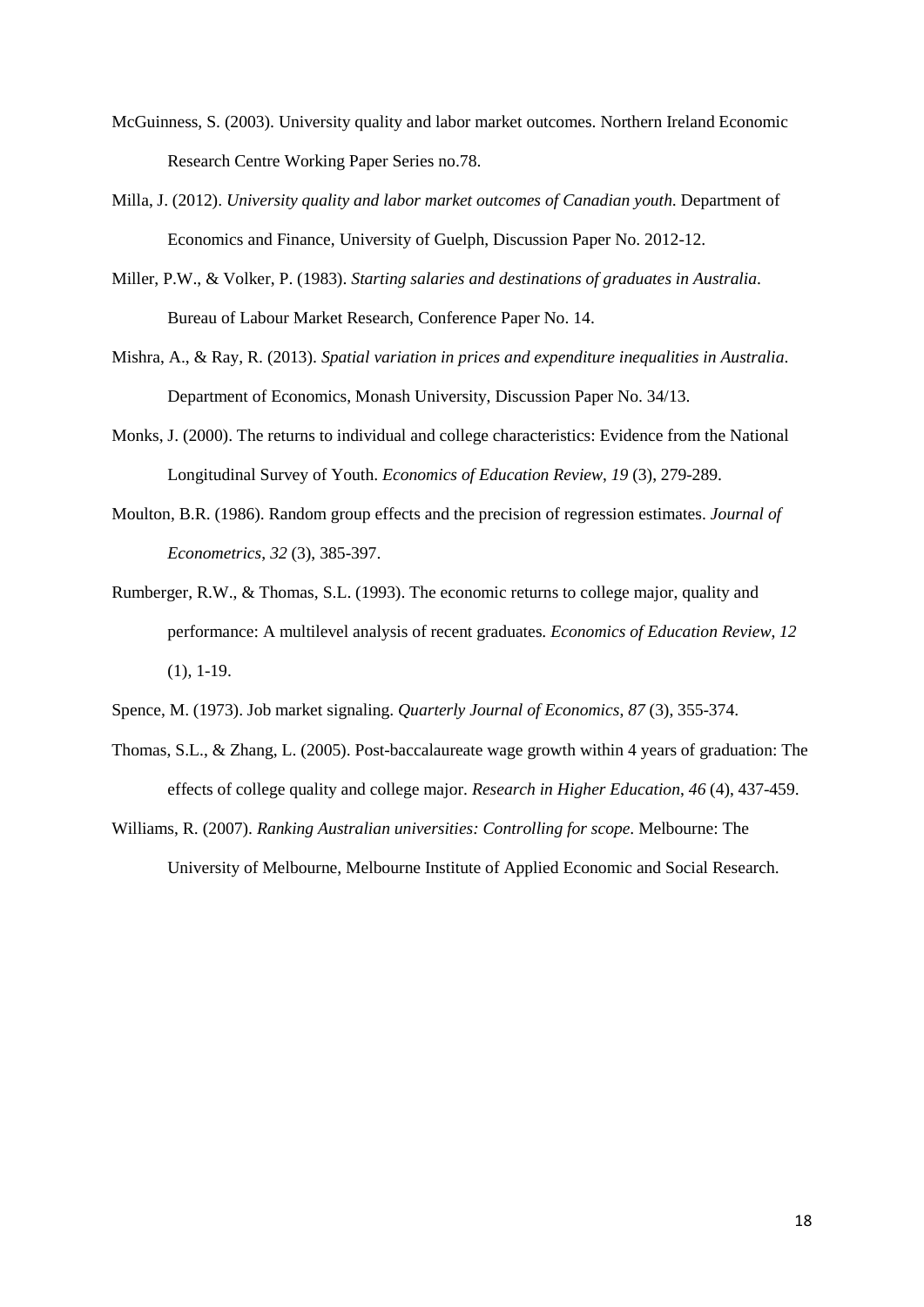#### **Appendix**

Formal derivation of control variable for non-random selection into course area and university:

Assume that:

$$
E(e_i|c_i, \{D_{ij}: j = 1, ..., m\}) = 0
$$
\n(2)

$$
Var(\varepsilon_i | c_i, \{D_{ij} : j = 1, ..., m\}) = \sigma^2
$$
\n(3)

$$
E(A_i \varepsilon_i | c_i, \{D_{ij} : j = 1, ..., m\}) = 0.
$$
\n(4)

Since, by construction, (i.e.  $A_i \geq c_i$ ), it follows that  $\forall n \in \mathbb{N}$ :

$$
E(A_i^n|c_i, \{D_{ij}: j = 1, ..., m\}) = E(A_i^n|\{D_{ij}: j = 1, ..., m\}, A_i \ge c_i).
$$
 (5)

It can be shown that the truncated uniform density for the ATAR is

$$
f(A_i|A_i > c_i) = \frac{1}{100 - c_i} 1(c_i \le A_i \le 100).
$$
 (6)

From standard results for uniform densities and Equation (5):

$$
E(A_i|c_i, \{D_{ij}: j = 1, ..., m\}) = \frac{1}{2}(100 + c_i)
$$
\n(7)

$$
Var(A_i|c_i, \{D_{ij}: j = 1, ..., m\}) = \frac{1}{12}(100 - c_i)^2.
$$
\n(8)

As an alternative to Equation(1), the following equivalent regression model can be estimated:

$$
y_i = \beta_0 + \sum_{j=2}^{m} \alpha_j D_{ij} + \gamma \frac{100 + c_i}{2} + \eta_i
$$
\n(9)

where

$$
\eta_i = \gamma A_i - \gamma \frac{100 + c_i}{2} + \varepsilon_i. \tag{10}
$$

Using Equations (7), (8) and (10), it is simple to show that  $E(\eta_i | c_i, \{D_{ij} : j = 1, ..., m\}) = 0$  and  $Var(\eta_i | c_i, \{D_{ij} : j = 1, ..., m\}) = \sigma^2 + \frac{\gamma^2}{12} (100 - c_i)^2$ . Consequently, the parameters in Equation (9) may be consistently estimated by ordinary least squares (OLS), and the standard errors of the parameter estimates may be consistently estimated using White's heteroskedasticity-consistent covariance matrix estimator (robust estimation).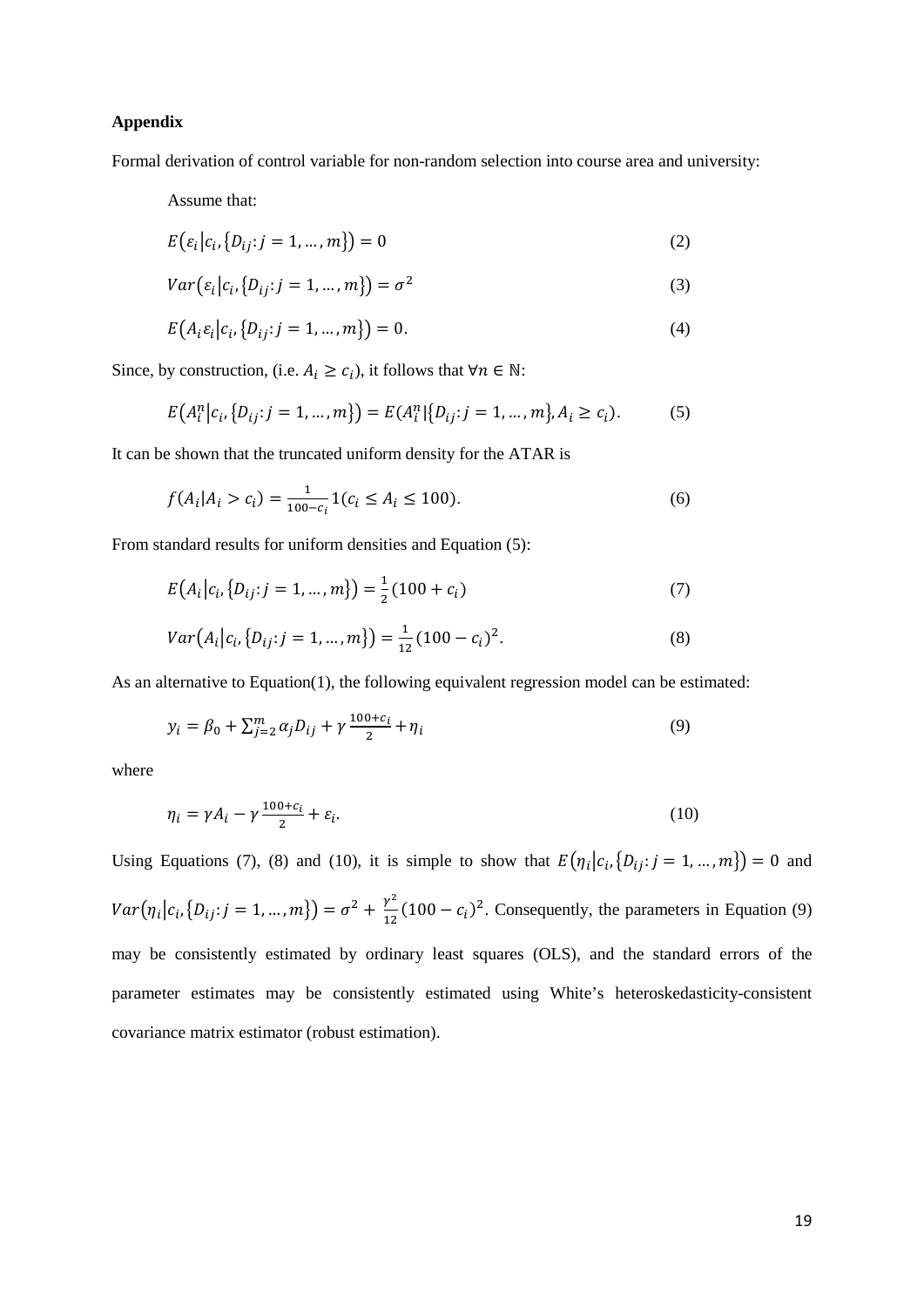| anı<br>16 |  |
|-----------|--|
|           |  |

| Summary statistics of explanatory variables. <sup>a</sup> |  |  |  |  |  |
|-----------------------------------------------------------|--|--|--|--|--|
|-----------------------------------------------------------|--|--|--|--|--|

| Variable                        | Mean  | Variable                                          | Mean (St. Dev.) |
|---------------------------------|-------|---------------------------------------------------|-----------------|
| Course area                     |       | ATAR cut-off score                                | 57.808 (15.347) |
| Accounting                      | 0.066 |                                                   |                 |
| Agriculture                     | 0.005 | Female                                            | 0.627           |
| Architecture                    | 0.007 |                                                   |                 |
| Built environment               | 0.024 | Occupation                                        |                 |
| Communications                  | 0.050 | Managers                                          | 0.057           |
| Computing and information tech. | 0.036 | Technicians and trades workers                    | 0.033           |
| Environmental studies           | 0.006 | Community and personal service workers            | 0.042           |
| Dentistry                       | 0.002 | Clerical and administrative workers               | 0.126           |
| Economics                       | 0.010 | Sales workers                                     | 0.043           |
| Education and training          | 0.097 | Machinery operators and drivers                   | 0.002           |
| Engineering and technology      | 0.089 | Labourers                                         | 0.008           |
| Rehabilitation                  | 0.047 | (Professionals)                                   |                 |
| Health services and support     | 0.037 |                                                   |                 |
| Tourism and hospitality         | 0.010 | Industry                                          |                 |
| Humanities and social sciences  | 0.038 | Agriculture, forestry and fishing                 | 0.004           |
| Languages                       | 0.009 | Mining                                            | 0.017           |
| Law                             | 0.028 | Manufacturing                                     | 0.031           |
| Para-legal studies              | 0.010 | Electricity, gas and water supply                 | 0.010           |
| Pharmacy                        | 0.023 | Construction                                      | 0.034           |
| Sport and leisure               | 0.010 | Wholesale trade                                   | 0.009           |
| Mathematics                     | 0.003 | Retail trade                                      | 0.065           |
| Medicine                        | 0.014 | Accommodation and food services                   | 0.023           |
| Nursing                         | 0.083 | Transport, postal and warehousing                 | 0.013           |
| Psychology                      | 0.022 | Information media and telecommunications          | 0.037           |
| <b>Sciences</b>                 | 0.041 | Financial and insurance services                  | 0.057           |
| Social work                     | 0.009 | Rental, hiring and real estate services           | 0.013           |
| Surveying                       | 0.002 | Administrative and support services               | 0.024           |
| Veterinary science              | 0.003 | Public administration and safety                  | 0.070           |
| Creative arts                   | 0.024 | Education and training                            | 0.123           |
| (Business and management)       |       | Health care and social assistance                 | 0.222           |
|                                 |       | Arts and recreation services                      | 0.017           |
| Survey year                     |       | Other services                                    | 0.012           |
| <b>Year 2010</b>                | 0.313 | (Professional, scientific and technical services) |                 |
| <b>Year 2011</b>                | 0.342 |                                                   |                 |
| (Year 2012)                     |       | $\boldsymbol{n}$                                  | 36,204          |

<sup>a</sup> With the exception of ATAR cut-off score, all variables are dummy coded with  $1 =$  named value and  $0 =$  other values. Omitted reference categories are given in parentheses.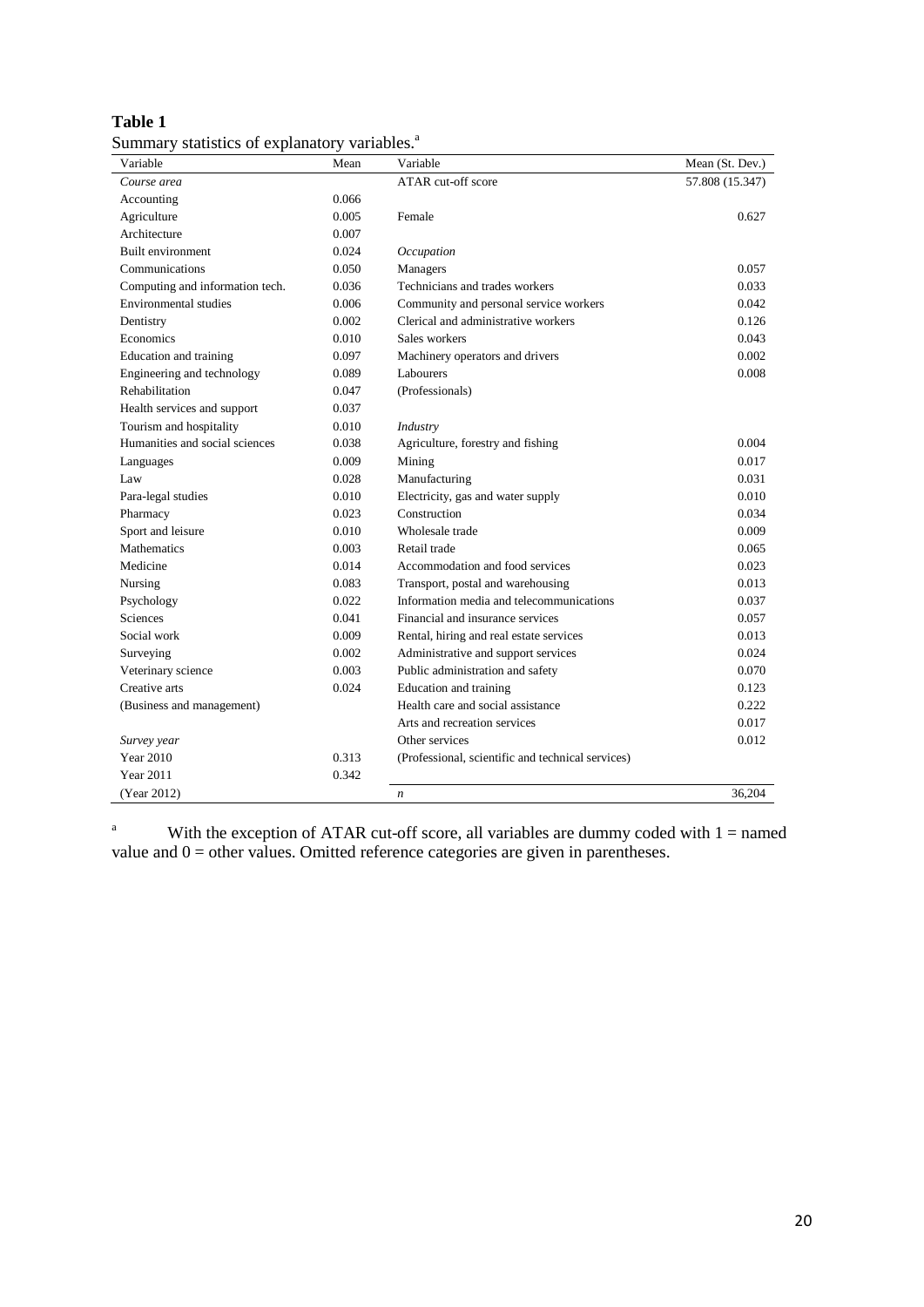| Summary statistics on the universities in our analysis sample. |                  |                           |                |  |  |
|----------------------------------------------------------------|------------------|---------------------------|----------------|--|--|
|                                                                |                  | FTE staff per 100         | Academic staff |  |  |
| University <sup>a</sup>                                        | $\boldsymbol{n}$ | FTE students <sup>b</sup> | with $PhD$ $%$ |  |  |
| Group of Eight                                                 | 403              |                           |                |  |  |
| go81                                                           | 533              | 11.599                    | 80.129         |  |  |
| go82                                                           |                  | 7.777                     | 76.599         |  |  |
| go83                                                           | 1,811            | 6.795                     | 68.096         |  |  |
| go84                                                           | 2,348            | 6.610                     | 77.536         |  |  |
| go85                                                           | 1,019            | 7.899                     | 84.579         |  |  |
| go86                                                           | 901              | 6.789                     | 70.940         |  |  |
| (go87)                                                         |                  |                           |                |  |  |
| Australian Technology Network                                  |                  |                           |                |  |  |
| atn 1                                                          | 2,606            | 4.155                     | 70.145         |  |  |
| atn2                                                           | 2,665            | 4.097                     | 69.708         |  |  |
| atn3                                                           | 1,982            | 3.674                     | 71.137         |  |  |
| atn4                                                           | 1,756            | 4.057                     | 57.132         |  |  |
| atn5                                                           | 1,750            | 2.980                     | 62.664         |  |  |
| Innovative Research Universities Australia                     |                  |                           |                |  |  |
| irua1                                                          | 1,328            | 4.022                     | 69.673         |  |  |
| irua2                                                          | 68               | 6.623                     | 33.191         |  |  |
| irua3                                                          | 1,235            | 4.887                     | 57.331         |  |  |
| irua4                                                          | 1,251            | 4.264                     | 71.768         |  |  |
| irua5                                                          | 689              | 5.102                     | 59.223         |  |  |
| irua6                                                          | 422              | 4.210                     | 57.547         |  |  |
| irua7                                                          | 500              | 5.958                     | 67.188         |  |  |
|                                                                |                  |                           |                |  |  |
| Regional Universities Network                                  |                  |                           |                |  |  |
| run1                                                           | 398              | 3.155                     | 63.253         |  |  |
| run2                                                           | 243              | 2.700                     | 56.596         |  |  |
| run3                                                           | 321              | 3.590                     | 62.500         |  |  |
| run4                                                           | 410              | 3.347                     | 59.050         |  |  |
| run5                                                           | 369              | 2.874                     | 48.232         |  |  |
| run6                                                           | 259              | 4.961                     | 68.468         |  |  |
| Ungrouped universities                                         |                  |                           |                |  |  |
| uni1                                                           | 686              | 3.640                     | 45.199         |  |  |
| uni2                                                           | 1,333            | 4.453                     | 74.573         |  |  |
| uni3                                                           | 598              | 3.530                     | 64.610         |  |  |
| uni4                                                           | 1,123            | 3.024                     | 59.603         |  |  |
| uni5                                                           | 777              | 3.716                     | 50.739         |  |  |
| uni6                                                           | 1,100            | 3.634                     | 66.736         |  |  |
| uni7                                                           | 1,461            | 3.900                     | 65.124         |  |  |
| uni8                                                           | 860              | 3.452                     | 56.688         |  |  |
| uni9                                                           | 338              | 6.323                     | 63.549         |  |  |
| uni10                                                          | 503              | 3.128                     | 56.732         |  |  |
| uni11                                                          | 517              | 4.086                     | 59.103         |  |  |

| Table 2                                                        |  |  |  |
|----------------------------------------------------------------|--|--|--|
| Summary statistics on the universities in our analysis sample. |  |  |  |

<sup>a</sup> All variables are dummy coded with  $1 =$  named value and  $0 =$  other values. The omitted

reference university is  $g\phi$ 87.<br><sup>b</sup> FTE = full-time equivalent.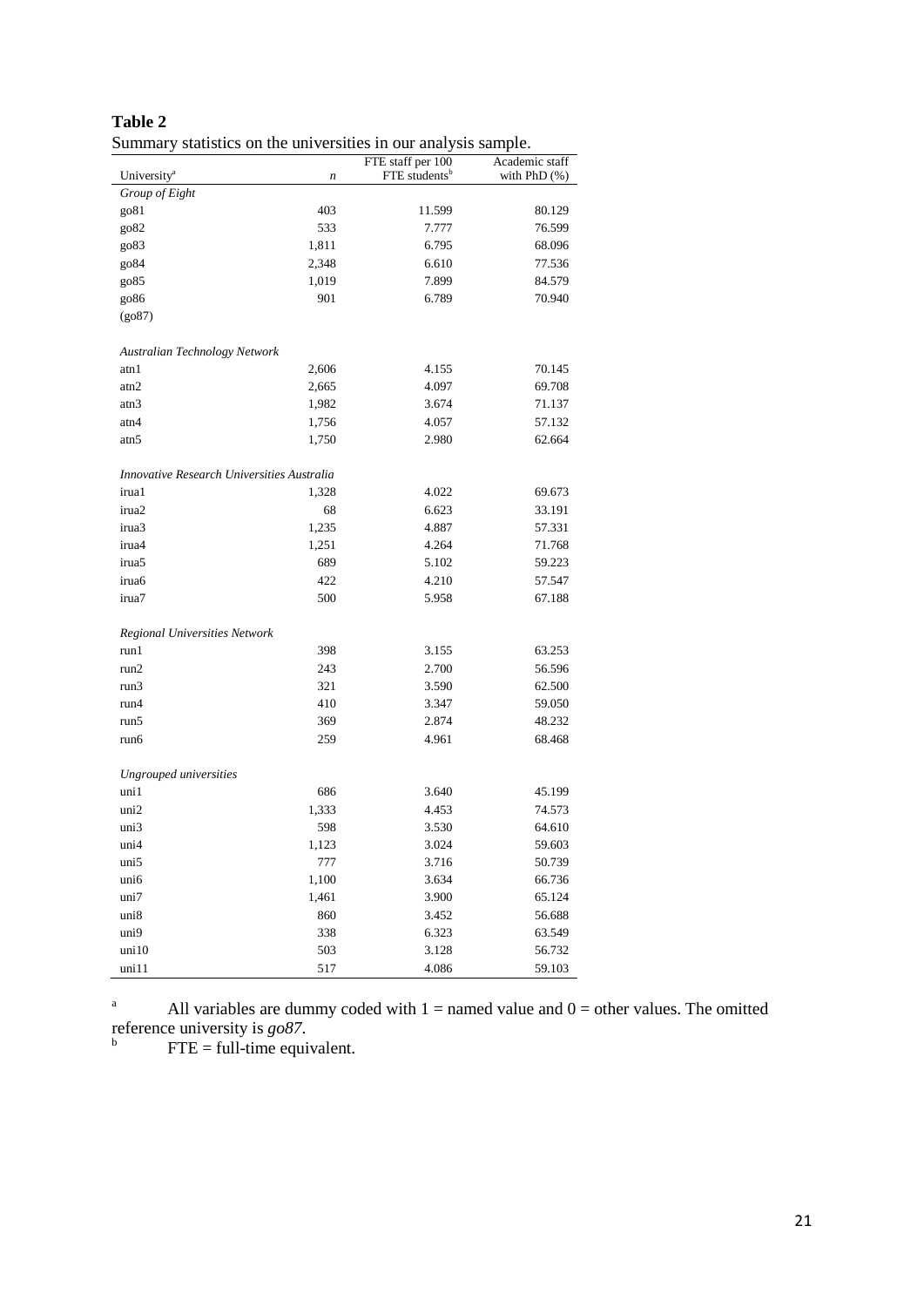| <b>Table 3</b>                               |  |
|----------------------------------------------|--|
| Results on control variables. <sup>a,b</sup> |  |

| Variable                                 | Model 2            | Model 3            |
|------------------------------------------|--------------------|--------------------|
| Course area <sup>c</sup>                 |                    |                    |
| Accounting                               | 0.62(0.57)         | $-1.75(0.57)$ ***  |
| Agriculture                              | $-8.21(1.98)$ ***  | $-3.06(1.97)$      |
| Architecture                             | $-19.02(1.60)$ *** | $-17.52(1.58)$ *** |
| Built environment                        | $7.99(1.02)$ ***   | 4.23 (0.99)***     |
| Communications                           | $-12.08(0.65)$ *** | $-8.98(0.65)$ ***  |
| Computing and information technology     | $6.48(0.77)$ ***   | $4.15(0.73)$ ***   |
| Environmental studies                    | 0.63(1.99)         | $-1.86(1.70)$      |
| Dentistry                                | 39.41 (4.56)***    | 38.51 (4.47)***    |
| Economics                                | $5.28(1.34)$ ***   | $3.50(1.27)$ ***   |
| <b>Education</b> and training            | $8.25(0.55)$ ***   | $1.37(0.83)*$      |
| Engineering and technology               | $21.04(0.60)$ ***  | 13.91 (0.59)***    |
| Rehabilitation                           | $11.36(0.71)$ ***  | $7.08(0.88)$ ***   |
| Health services and support              | $5.11(0.86)$ ***   | $3.44(0.95)$ ***   |
| Tourism and hospitality                  | $-9.62(1.26)$ ***  | 0.44(1.27)         |
| Humanities and social sciences           | $-4.06(0.76)$ ***  | $-2.36(0.70)$ ***  |
| Languages                                | $-5.42(1.57)$ ***  | $-4.14(1.39)$ ***  |
| Law                                      | $6.67(0.95)$ ***   | $6.73(0.93)$ ***   |
| Para-legal studies                       | $-5.92(1.42)$ ***  | $-3.52(1.32)$ ***  |
| Pharmacy                                 | $-21.60(0.97)$ *** | $-14.22(1.04)$ *** |
| Sport and leisure                        | $-6.01(1.49)$ ***  | $-3.63(1.41)$ **   |
| Mathematics                              | $6.74(2.34)$ ***   | 3.06(2.11)         |
| Medicine                                 | $19.77(1.36)$ ***  | $16.56(1.45)$ ***  |
| Nursing                                  | $-0.54(0.59)$      | $-5.00(0.82)$ ***  |
| Psychology                               | $-2.92(1.00)$ ***  | $-1.41(0.91)$      |
| Sciences                                 | $-4.91(0.87)$ ***  | $-4.58(0.79)$ ***  |
| Social work                              | $5.33(1.25)$ ***   | $3.63(1.21)$ ***   |
| Surveying                                | 12.91 (2.91)***    | $8.70(2.84)$ ***   |
| Veterinary science                       | $-3.44(1.86)$ *    | $-5.73(1.83)$ ***  |
| Creative arts                            | $-17.15(0.92)$ *** | $-12.22(0.88)$ *** |
| ATAR cut-off score                       | 0.03(0.03)         | 0.04(0.03)         |
| Female                                   | $-3.89(0.32)$ ***  | $-3.70(0.30)$ ***  |
| Occupation <sup>d</sup>                  |                    |                    |
| Managers                                 |                    | 0.23(0.62)         |
| Technicians and trades workers           |                    | $-9.68(0.79)$ ***  |
| Community and personal service workers   |                    | $-10.24(0.82)$ *** |
| Clerical and administrative workers      |                    | $-9.53(0.43)$ ***  |
| Sales workers                            |                    | $-16.26(0.73)$ *** |
| Machinery operators and drivers          |                    | $-15.21(3.08)$ *** |
| Labourers                                |                    | $-24.08(1.94)$ *** |
| <i>Industry</i> <sup>e</sup>             |                    |                    |
| Agriculture, forestry and fishing        |                    | $-0.84(2.11)$      |
| Mining                                   |                    | 34.39 (1.26)***    |
| Manufacturing                            |                    | $3.76(0.80)$ ***   |
| Electricity, gas and water supply        |                    | $13.09(1.21)$ ***  |
| Construction                             |                    | $10.28(0.83)$ ***  |
| Wholesale trade                          |                    | $-3.35(1.37)$ **   |
| Retail trade                             |                    | $-12.00(0.71)$ *** |
| Accommodation and food services          |                    | $-14.35(0.94)$ *** |
| Transport, postal and warehousing        |                    | 1.50(1.26)         |
| Information media and telecommunications |                    | $-3.63(0.72)$ ***  |
| Financial and insurance services         |                    | $9.21(0.61)$ ***   |
| Rental, hiring and real estate services  |                    | $-1.45(1.22)$      |
| Administrative and support services      |                    | $-6.20(0.81)$ ***  |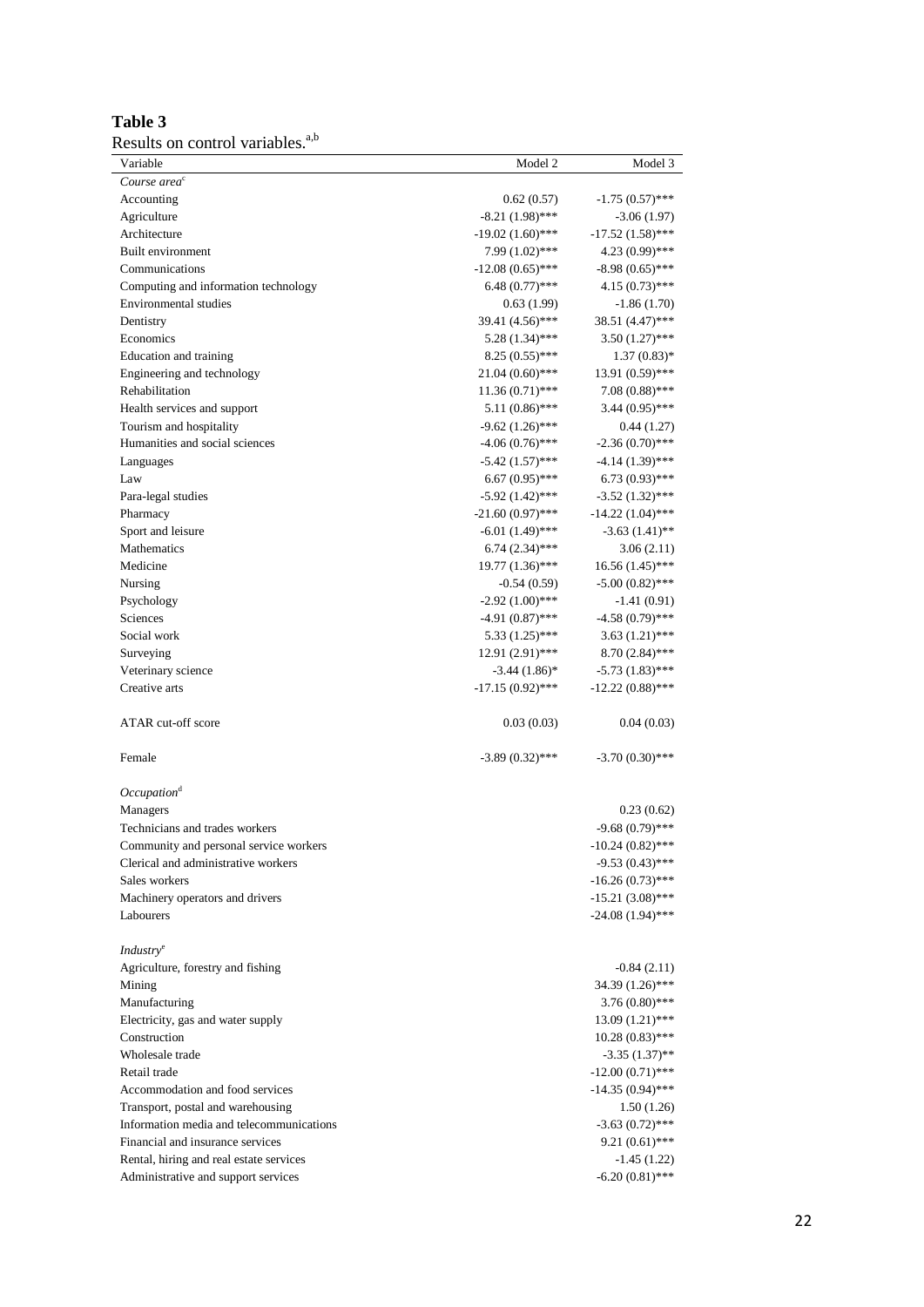| Public administration and safety  |        | $9.46(0.52)$ ***  |
|-----------------------------------|--------|-------------------|
| Education and training            |        | $5.03(0.78)$ ***  |
| Health care and social assistance |        | $1.87(0.67)$ ***  |
| Arts and recreation services      |        | $-9.57(1.06)$ *** |
| Other services                    |        | $-4.42(1.30)$ *** |
| Controls                          |        |                   |
| University                        | Yes    | Yes               |
| Survey year                       | Yes    | Yes               |
| $\boldsymbol{n}$                  | 36,204 | 36,204            |
| Prob > F                          | 0.000  | 0.000             |
| R-squared                         | 0.154  | 0.259             |

<sup>a</sup><br>
Heteroskedastic-consistent standard errors are in parentheses.<br>
The dependent verible is starting select permelised by employ

 $\sum_{n=1}^{\infty}$  The dependent variable is starting salary normalised by employment region.

<sup>c</sup> The omitted reference category is *business and management*.

<sup>d</sup> The omitted reference category is *professionals*.

<sup>e</sup> The omitted reference category is *professional, scientific and technical services*.<br>Significant at 10%

Significant at 10%.

\*\* Significant at 5%.<br> $***$  Significant at 1%

Significant at 1%.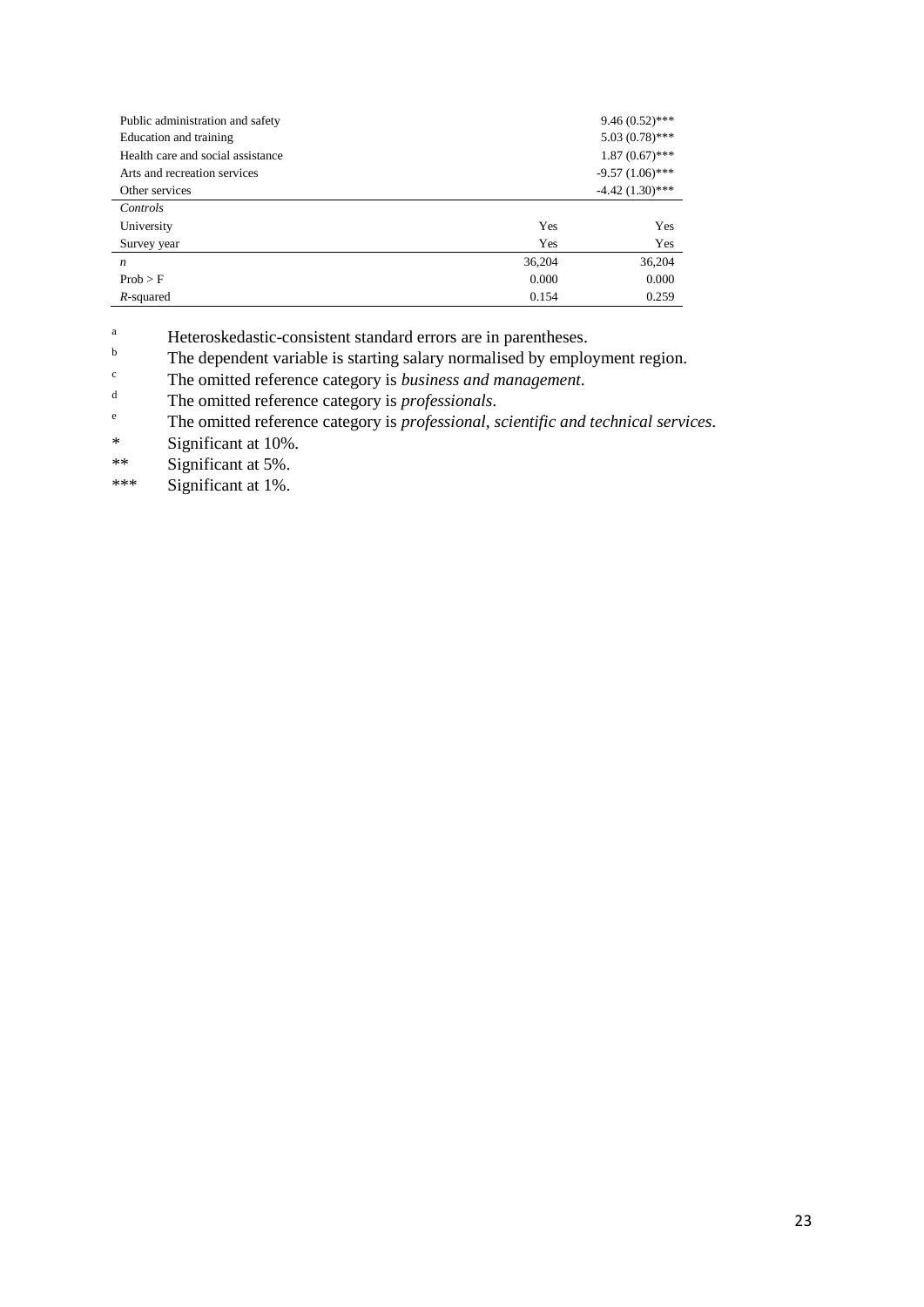Figure 1. *Estimated university effects from Model 1, with 95% confidence intervals*.



Figure 2. *Estimated university effects from Model 2, with 95% confidence intervals*.